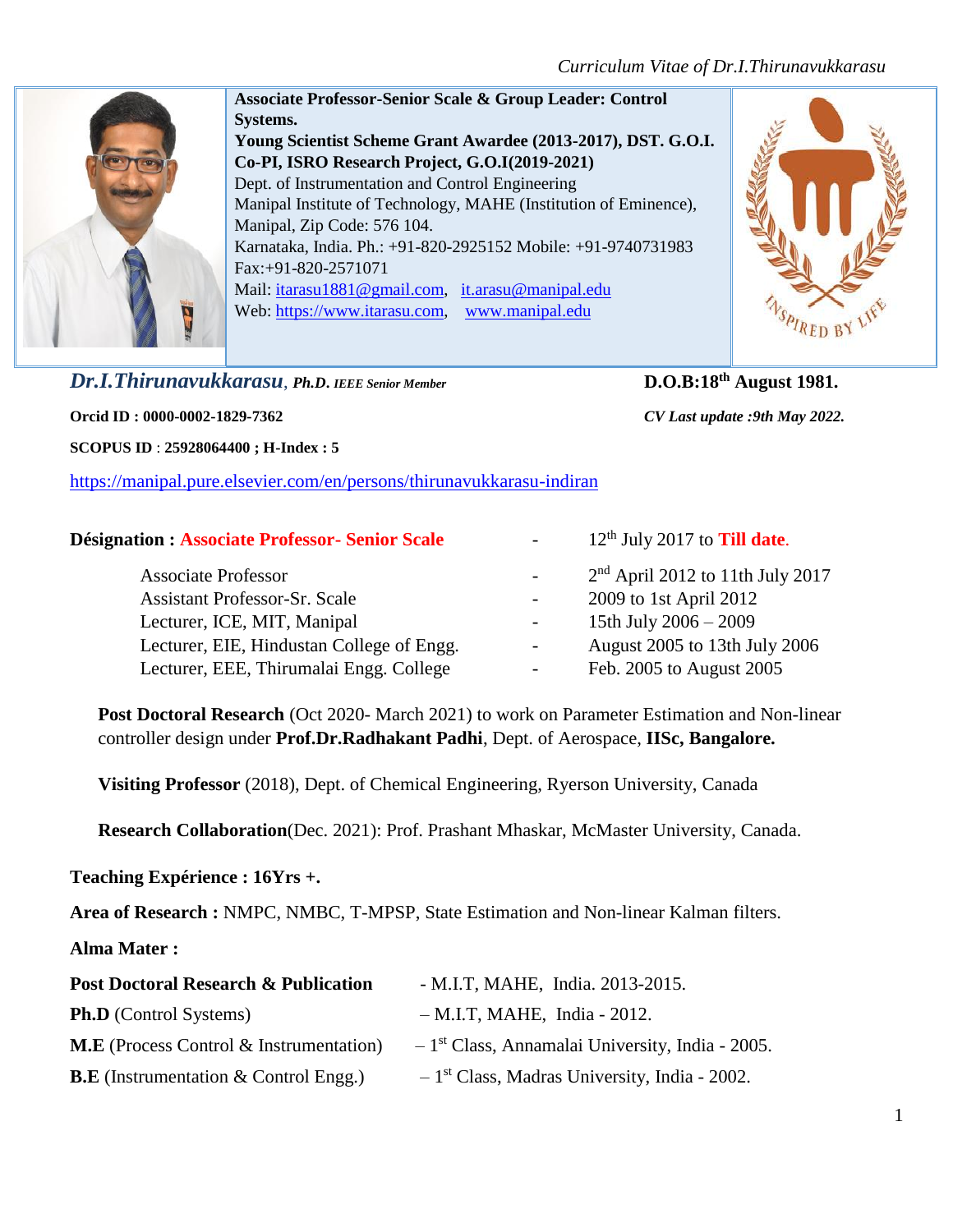| Diploma (ECE) | $-1st Class with Honors.$                                                                                                                                                                                                             |
|---------------|---------------------------------------------------------------------------------------------------------------------------------------------------------------------------------------------------------------------------------------|
|               | State Board of Technical Education, 1999                                                                                                                                                                                              |
|               | <b>Marital Status:</b> Happily Married; have two children.                                                                                                                                                                            |
|               | <b>Skill Sets:</b> MATLAB, MAPLE, PID Algorithms, Implementation of Control algorithms on Pilot Plants,                                                                                                                               |
|               | Area of Specialization: Advanced Process Control, Control Systems, Robust & Optimal Control.                                                                                                                                          |
|               | <b>Post-Doctoral :</b> Design and Implementation of a Sliding Mode Controller for the Nonlinear process                                                                                                                               |
|               | <b>Doctoral Thesis:</b> Optimal Robust H-Infinity Controller for an Integrating Process with Dead Time,<br><b>Doctoral Thesis Advisor: Prof.(Dr.) V.I.George,</b><br>Thesis Examiner: Prof.(Dr.) J.Prakash, IE, MIT, Anna University. |
|               | <b>Master's Thesis:</b> Fault Identification and Accommodation in a Three Tank System.<br>Thesis Advisor: Prof.(Dr.) S.Abraham Lincon<br><b>Thesis Examiner:</b> Prof.(Dr.) S.Sundara Moorthy, Chemical Engg. PEC,<br>Puducherry.     |
|               | <b>Under Graduate Thesis:</b> Design and Development of the PLC program for the CSRDM<br>carried out in IGCAR, Kalpakkam. Dept. of Atomic Energy, Govt. of India.                                                                     |
|               | Thesis Advisor: Sri.P.Udhaya Kumar, Scientist, MAPS, Kalpakkam. /<br>Sri.S.Chandrasekhar, Scientist, IGCAR, Kalpakkam<br><b>Examiner:</b> Prof. Umashankar, Ex-Professor & Head-EEE, MIT, Manipal                                     |

#### **Professional Memberships**

| <b>IEEE Senior Member</b>                                                                        | $-94463159$ |
|--------------------------------------------------------------------------------------------------|-------------|
| Life Member in Systems Society of India                                                          | - LM27072   |
| Life Member in Indian Society of Technical Education                                             | - LM55395   |
| Associate Member in Institution of Engineers-India                                               | -AM09652907 |
| Life Member in ISSE, India.                                                                      | -LM 00275   |
| <b>American Chemical Society Member</b>                                                          | $-31981804$ |
| ACDOS Member (Indian National Member Organization of IFAC) - Professional member till 31/12/2023 |             |

#### **Subjects Taught.**

#### **For UG**

Virtual Instrumentation, Optimal Robust Control, Sensor Signal Processing, Process Instrumentation & Control, Digital Signal Processing, Analog System Design, Electronic Instrumentation, Neural Networks and Fuzzy Logic, Industrial Instrumentation – I, Industrial Instrumentation – II, Instrumentation & Transducer, Network Analysis and Synthesis, Dynamics of Systems, Control Systems, Modern Control Theory, Instrumentation and Control in Petrochemical Industry, Chemical Process Systems, Linear Control Theory.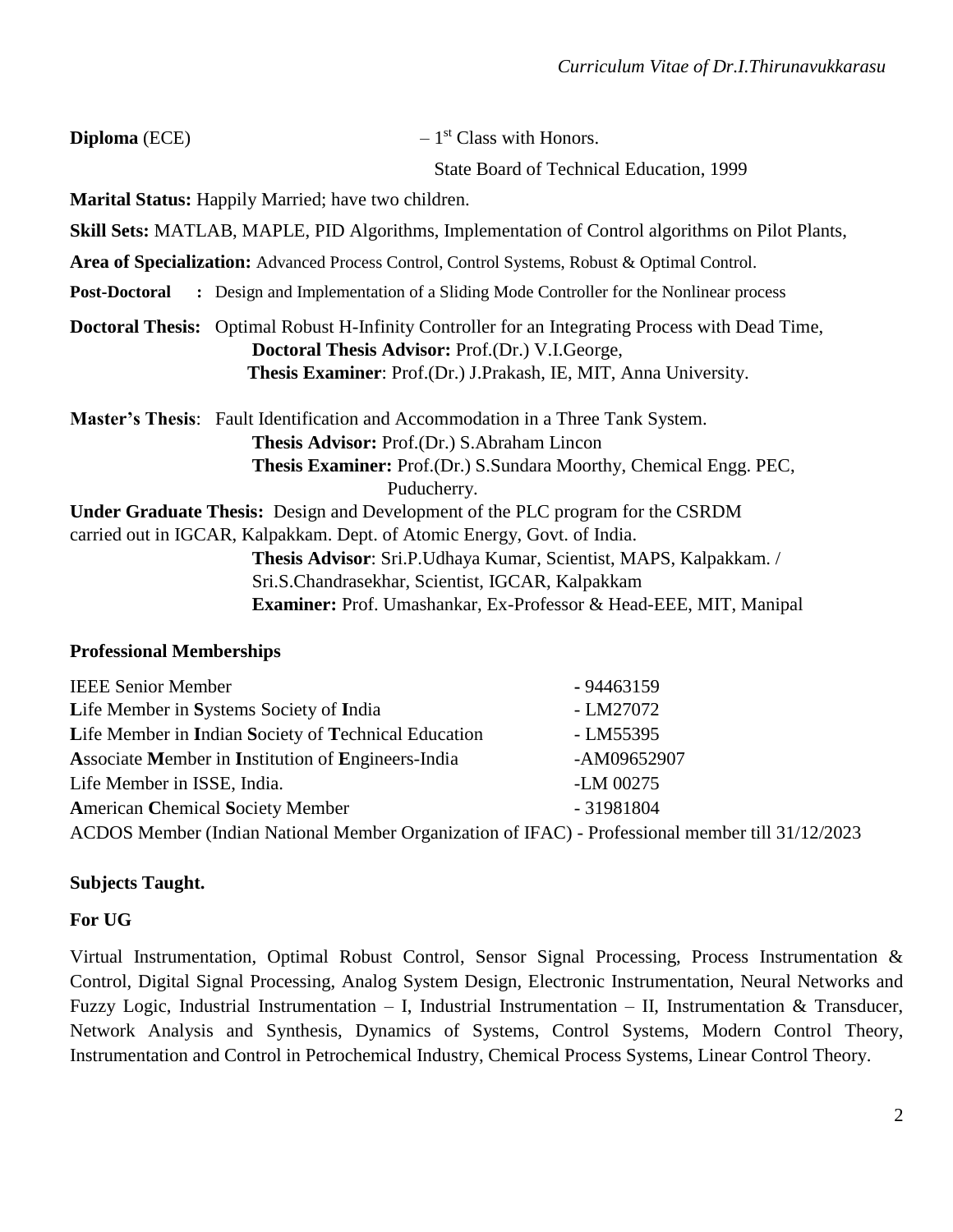#### **For PG (10+ Year's Experience)**

Process Dynamics and Control, Advanced H-Infinity Control, Optimal Control, Nonlinear Control Systems, System Modeling and Identification, Advance Virtual Instrumentation, Soft Computing, Robotics and Automation, Space Science Instrumentation, Space Mission Analysis and Design Technique.

#### **Ph.D Thesis Evaluated as Indian Examiner. [Interaction with outside world]**

1."A Noval Maximum Power Point Tracking of Photovoltaic Array and Online Dynamically Coupled Control of Micro-Grid Connected Inverter" - Anna University, Chennai, 2014.

2."Fuzzy Logic Based Super-Twisting Sliding Mode Controllers for Dynamic Uncertain Systems ", St. Peter's University, Chennai, 2014.

3."Certain Investigations on Control Strategies for Linear and Non-Linear Systems", Annamalai University, Chidambaram, 2015.

4."Comprehensive Analysis of Intelligent Controllers for LFC Applications", Annamalai University, Chidambaram, 2016.

- 5."Certain Investigation on Tuning Of PID Controller In Automatic Voltage Regulator System By Bio-Inspired Optimization Techniques", Anna University, Chennai, 2016.
- 6."Development of Optimal Controller for Parallel Operation and Interconnected Operation of Heavy Duty Gas Turbine Plants", Anna University, Chennai, 2016.
- 7."Certain Investigation on tuning of PID controller in Automatic Voltage Regulator System by Bio-Inspired Optimization Techniques", Anna University, Chennai, 2016.
- 8."Application of Computational Intelligent Technique for Load-Frequency Control of Interconnected Power System", Annamalai University, Chidambaram, 2016.
- 9."Performance Enhancement of a Boiler using Flame Image Processing", Annamalai University, Chidambaram, 2016.

10. "Development of Optimal Controller for Parallel Operation and Interconnected Operation of Heavy Duty Gas Turbine Plants", Anna University, Chennai -2016.

11. "Design of Economic Dispatch and Economic Emission Dispatch Models for GENCOS with Thermal and Wind Powered Generators", Anna University, Chennai -2016.

12. "Automatic Blood Gases Control in Perfusion System for ECMO Support and CPB surgery Conditions", Annamalai University, Chidambaram-2016.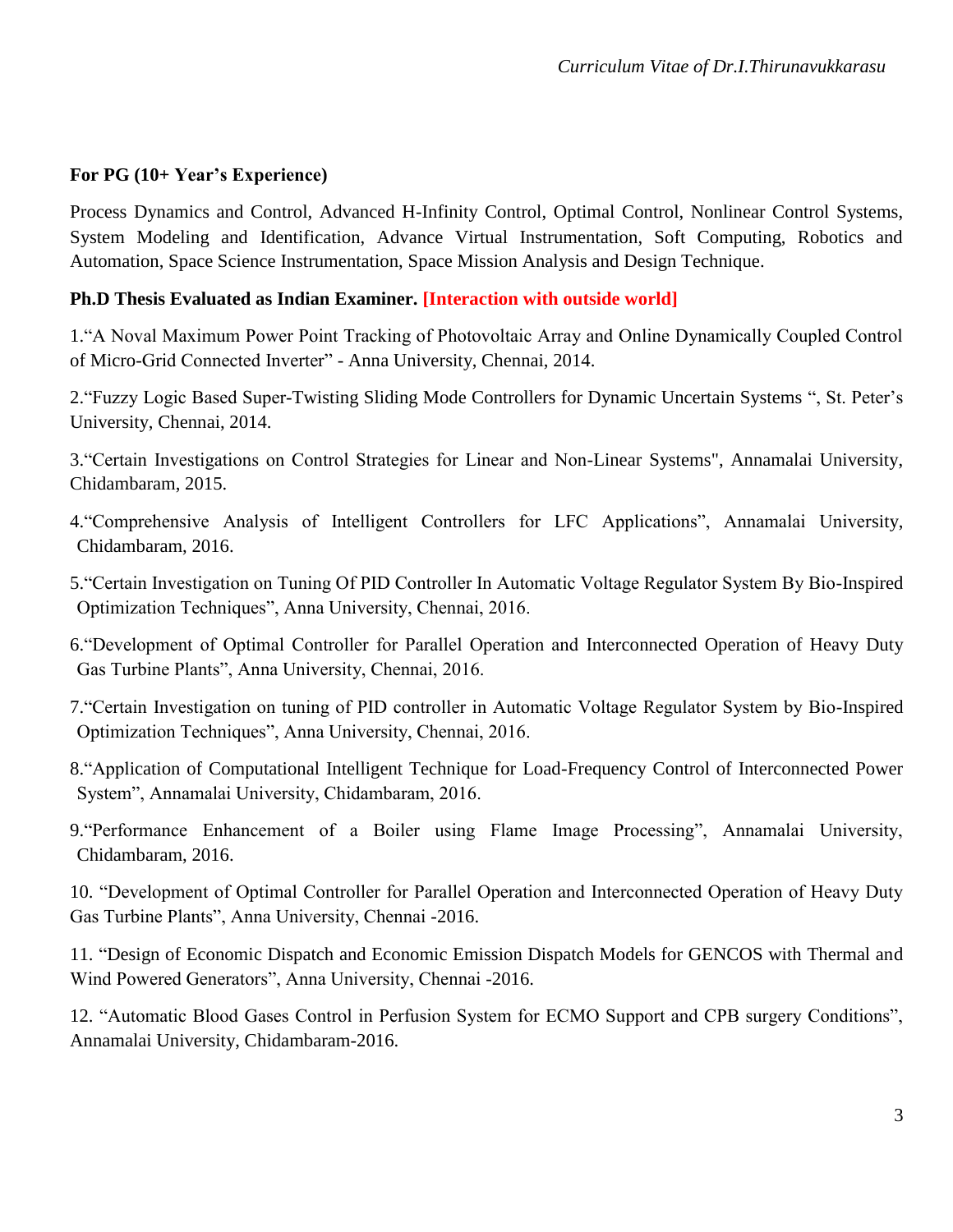13. "Investigation in Location based Multipath Secured Energy Efficient Routing Approach for MANET", Karpagam University, Coimbatore-2016.

14. "Design and Analysis of Two Degree of Freedom Hybrid Controller for Integral Process with Longer Time Delay", Anna University, Chennai - 2017.

15. "Certain Investigations on Soft Computing Techniques based Controllers for Bidirectional DC-DC Converters", Karunya University, Coimbatore-2017.

16. "Certain Investigations on The Performance and Comparative Analysis of Three Phase Induction Motor with ANN Controller", Anna University, 2018. 17. "Implementation of Maximum Power Point Tracking Controller for PMSG Based Variable Speed Wind Energy Conversion System", Anna University, 2018.

18. "Certain Investigation on Segmentation of Image and Video for Multiple Object Detection", Annamalai University, 2020.

19. "Design of Soft Computing Controller for Direct Torque Control Induction Motor Drive", Anna University, 2020.

20. "A Novel DLIONABC Segmentation and Feature Selection Approach for Lung Cancer Recognition on CT Images Based On ICNN Classification", SRM University, 2020.

21. "A certain investigation on effluent waste water treatment process", Karunya University, 2020.

22. "Wireless Sensor Network (WSN) Based Analysis of Healthcare and Movement Parameters For Horizontal Distance Event – Javelin", Tamil Nadu Physical Education and Sports University", 2021.

23. "Investigation of Multilevel Inverters for Photovoltaic System", Sri Chandrashekara Saraswathi Swamigal Viswa Maha Vidyalaya, Enathur, Kanchipuram, 2021.

24. "Design, Devetopment and Fabrication Of Pdlrgo Coated On Snoz Thin Fitms As Ultra-Sensitive No, Gas Sensors", SRM University, 2022.

25. "Certain Investigations on Design and Analysis of Loop Shaping Controller for Nonlinear Multivariable System with Control Challenges using Optimization Technique", Anna University, 2022.

26. "Power Quality Improvement Of Multibus Systems Using Shunt Active Filter", SCSVMV Deemed University, Kanchipuram, 2022.

#### **Academic Audit Coordinator:**

1.Academic audit for B. Tech(ICE), 2017 – Expert Prof. M. Chidambaram, NIT W.

2.Academic audit for M. Tech(CS), 2021 – Expert Prof. Ravindra D Gudi, IIT B.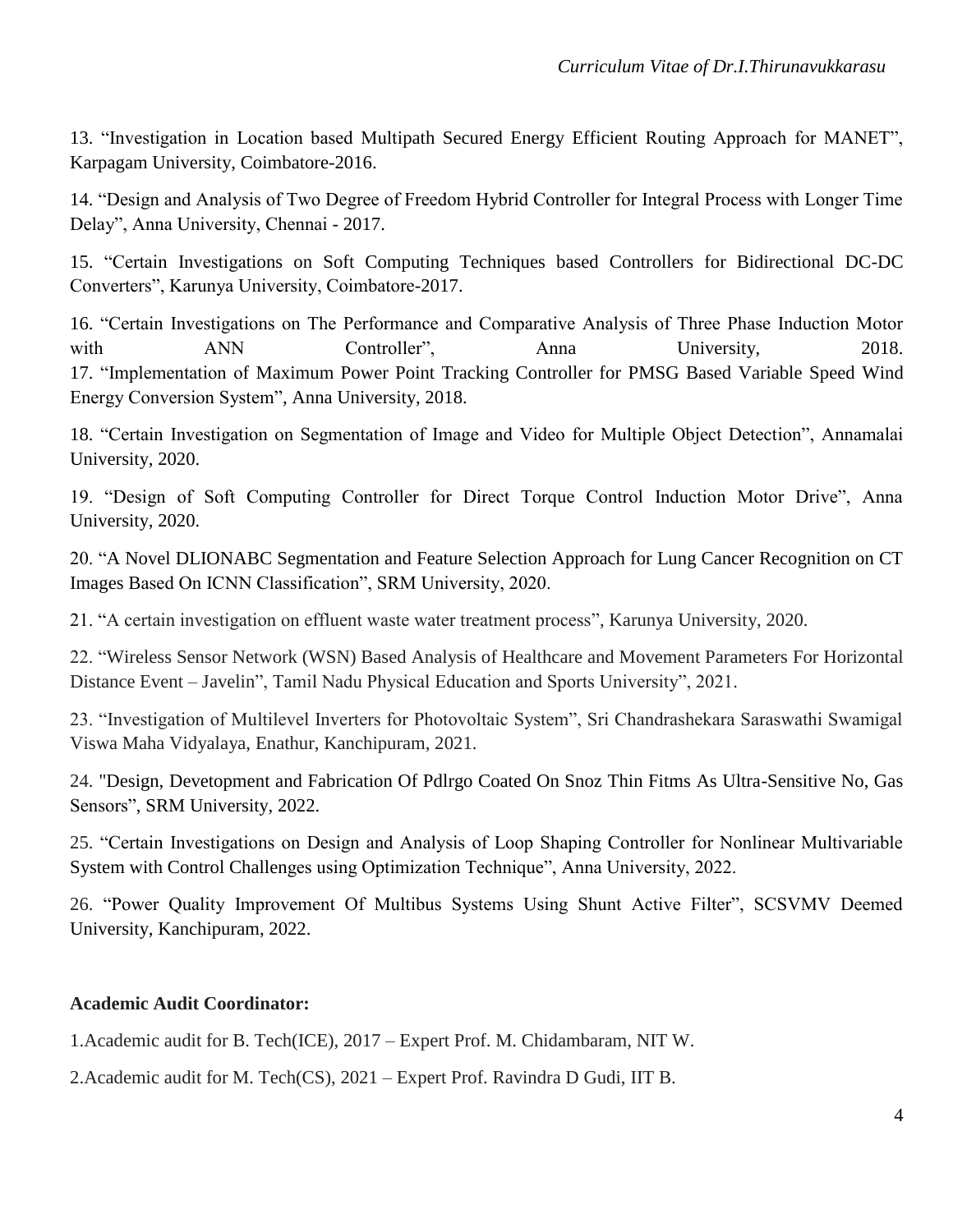3.Academic audit for B. Tech(EIE), 2021 – Expert Prof. Prakash. J, MIT, Anna University.

### **Universities Visited on Abroad**

1.Universiti Technologi of MARA, Pulu Pinang, Malaysia- Dec 2008. 2.Nanyang Technological University, Singapore- Feb 2010. 3.Sultan Qaboos University, Muscat-Oman – Dec 2010. 4.Ryerson University, Toronto, Canada – Aug 2013. 5.University of Westminster, London-UK – June 2014. 6.Manipal University Dubai, Dubai – Oct. 2014. 7.Saarbruken University, Germany – June 2015. 8.University of Palermo, Italy – Nov. 2015. 9.Chulalongkorn University, Thailand – June 2016. 10. Massachusetts Institute of Technology, Boston – Sep. 2016.

- 11. King Mongkut's Institute of Technology Ladkrabang, Thailand. Oct. 2017.
- 12. University of Malaya, Kuala Lumpur, Malaysia Nov. 2017
- 13. University of Bahrain, Bahrain April 2019.

14. Amity University, London – April 2019.

**Lab Established:** *Advanced Process Control Lab* for PG Control Systems in ICE Dept.

#### **Awards**

- 1.Research Incentive cash award from Manipal University for the research publication in 2008.
- 2.Received the best paper award in CISCON'08.
- 3.Received Conference grants from Manipal University to present the research paper in Malaysia, Oman **Conferences**
- 4.Received the best paper award in ICM2ST-2011 International Conference, Jaipur, Nov. 2011.
- 5. Received the best paper award in DRDO-CSIR Sponsored 9<sup>th</sup> CISCON-2012.
- 6.Under the "Excellence in Teaching and Research publication" of Manipal University scheme availed the round trip facility to Ryerson University, Toronto, Canada for the ICMEM'13 conference.
- 7. Awarded Rs. 5,000/- as 1<sup>st</sup> Price in Paper presentation(Best paper award) in Manipal Research Colloquium-Apr. 2014.
- 8. Best Paper award in ICDAMS, Saveetha University, Chennai.  $7<sup>th</sup>$ -8<sup>th</sup> April 2016.
- 9. Best Paper award in ICPEME-2016, Bangkok, Thailand, 18<sup>th</sup>-19<sup>th</sup> June 2016.
- 10. Best Paper award in FAME-2016, Sathyabama University, 18<sup>th</sup>-9<sup>th</sup> July 2016.
- 11. Best Paper award in ICICE-2016, Chicago, USA, 19<sup>th</sup> Sep. 2016.
- 12. Best Paper award in ICRIET-2016, Orissa, 5<sup>th</sup>-6th Nov. 2016.
- 13. Best Paper award in IEEE- ICPCT, Kollam, Kerala 20<sup>th</sup>-21<sup>st</sup> April 2017.
- 14. Best Paper award in ICEEC-2017, Pune on 20th March 2017.
- 15. Best Paper award in Cambridge Summit-2018, London- Jan 2018.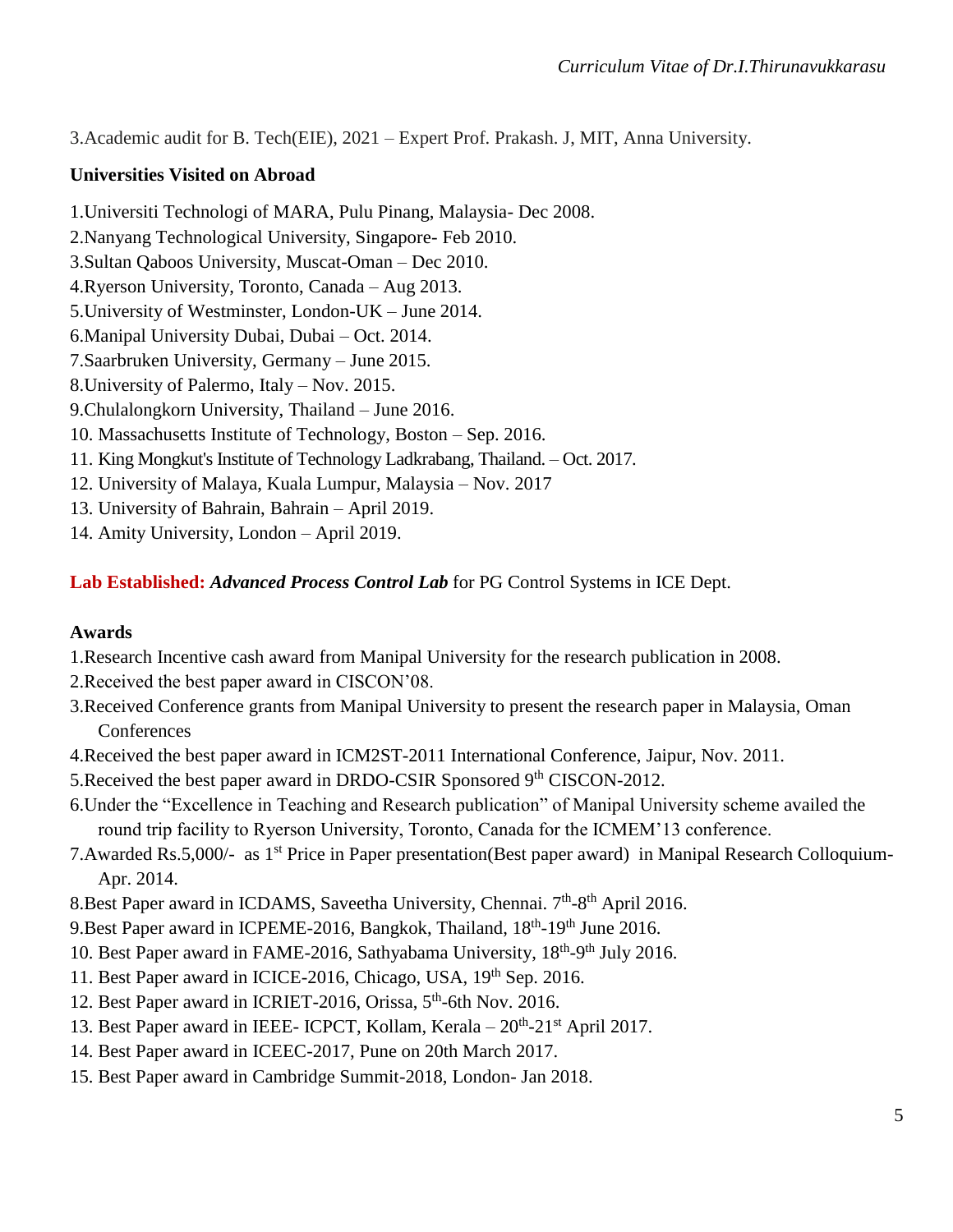16. Best Paper award in ETMN-2021, MUJ, Jaipur, 8-9 Oct 2021.

# **Grants/Funding Received**

| S. No          | <b>Funding Agency</b>                                                                                                                          | <b>Event</b>                                         | <b>Amount</b>                                                                                                                |
|----------------|------------------------------------------------------------------------------------------------------------------------------------------------|------------------------------------------------------|------------------------------------------------------------------------------------------------------------------------------|
| $\mathbf{1}$   | DRDO, Govt. of India                                                                                                                           | <b>International Conference</b><br>ICSDC2010         | Rs.35,000/-                                                                                                                  |
| $\overline{2}$ | ISRO, Govt. of India                                                                                                                           | <b>International Conference</b><br>ICSDC2010         | Rs.50,000/-                                                                                                                  |
| 3              | National Instruments, Bangalore                                                                                                                | <b>International Conference</b><br>ICSDC2010         | Rs.50,000/-                                                                                                                  |
| $\overline{4}$ | MRPL (Subsidy of ONGC, Govt. of<br>India), Mangalore.                                                                                          | <b>International Conference</b><br>ICSDC2010         | Rs.10,000/-                                                                                                                  |
| 5              | Edu. Tech (I) Ltd, Chennai.                                                                                                                    | <b>International Conference</b><br>ICSDC2010         | Rs.25,000/-                                                                                                                  |
| 6              | DRDO, Govt. of India                                                                                                                           | $CISCON2011 - An$<br><b>International Conference</b> | Rs.35,000/-                                                                                                                  |
| $\overline{7}$ | MIT, MAHE, Manipal                                                                                                                             | <b>Post-Doctoral Research</b><br>Grant               | Rs.1,20,000/-<br>(Completed)                                                                                                 |
| 8              | DST-Fast Track Young Scientist<br>Scheme<br>Ref. No: SERC/ET-0308/2012                                                                         | Project worth of Rs.13.53<br>Lakhs                   | Rs.13.53 Lakhs<br>Sanctioned for 3 years.<br>Completed with<br>Excellent Grade in<br>meeting held in IIT-<br>Madras, Apr'17. |
| 9              | BRNS, DAE, Govt. of India.<br>Ref. No: 2012/17/34/101/140-BRNS/2420                                                                            | FDP on Process Control<br>$17th - 21st$ Dec '13.     | Rs.50,000/-                                                                                                                  |
| 10             | Design of SMC for Quadrotor UAV.<br>ISRO, Govt. of India.                                                                                      | Rs.12.28 Lakh                                        | $On-Going$                                                                                                                   |
| 11             | Research Seed Money Grant, MAHE<br>Manipal towards "Kinetic modeling of<br>Batch Reactor and implementation of<br>nonlinear control algorithm" | Rs.50,000                                            | Completed with three<br>Q2 Publications.                                                                                     |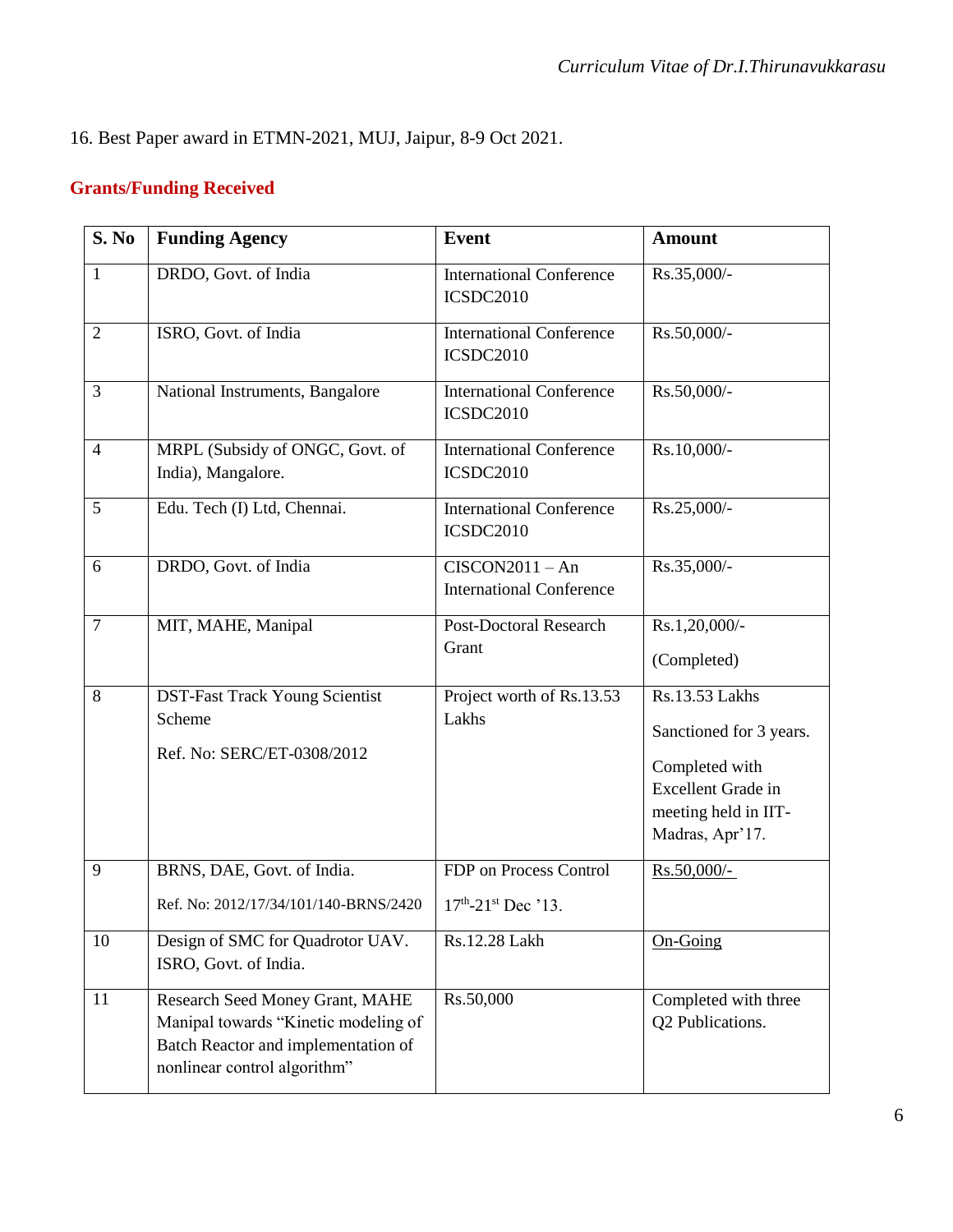| 12 | ISRO, Govt. of India                                           | Rs.19.5 Lakh | Under Review. |
|----|----------------------------------------------------------------|--------------|---------------|
|    | (Nonlinear Controller implementation<br>on MAV)                |              |               |
| 13 | Industry Sponsored Research on Batch   Rs. 4,00,000<br>Reactor |              | On-Going      |

### **University Assignments:**

- 1. Question paper setter for (a) Anna University, Chennai. (b) Goa University, Goa (c) Kannur University, Kannur (d) Kongu Engg. College (Autonomous), Perundurai, Erode. (e) CVR College of Engg., Hyderabad
- 2. Served as an observer for the SMU distance education exam in Hyderabad center.
- 3. Indian Examiner for Ph.D Thesis Evaluation Anna Univ., Annamalai University, Etc.
- 4. External Member for B.O.S-Sri Ramakrishna College of Engg., Coimbatore-2016.
- 5. DCC Member, EIE Dept., Sri Ramakrishna College of Engg., Coimbatore-2019.
- 6. Question paper setter & Moderator for EIE, Ramaiah Institute of Technology, Bangalore, 2021
- 7. B.O.S External member for EIE Dept, Ramaiah Institute of Technology (Autonomous) , Bangalore, 2022.

## **Guest Editor:**

- 1. International Journal of Intelligent Systems Technologies and Applications, Vol. 19, No.4, 2020, Inderscience Publication. ISSN: 1740-8873(Online) & 1740 8865 (Print)
- 2. International Journal of Vehicle Information and Communication Systems, Vol.6, No.1, 2021 , Inderscience Publication. ISSN: 1741-8208(Online) & 1741 0242 (Print)

## **Editor, Reviewer (Peer Reviewed SCI Journals) & MoU :**

- 1. Proceedings of International Conference on System Dynamics and Control (ICSDC 2010). *I.K International publishing house Pvt. Ltd. ISBN 978-93-80578-58-3 (*<http://eprints.manipal.edu/id/eprint/142464>)
- 2. ISA Transactions (Q1) Reviewer.
- 3. Industrial and Engineering Chemistry Research (Q1) Reviewer.
- 4. ACS Omega (Q2) Reviewer.
- 5. Inderscience Publications- Reviewer.
- 6. Doctoral Committee Member (Area: Advanced Process Control), Karunya Institute of Technology and Science, Coimbatore.
- 7. MoU with Prof. Srinivas Palanki, Chemical Engineering, West Virginia University Students /Faculty Exchange – Jan 2022 to Jan 2027.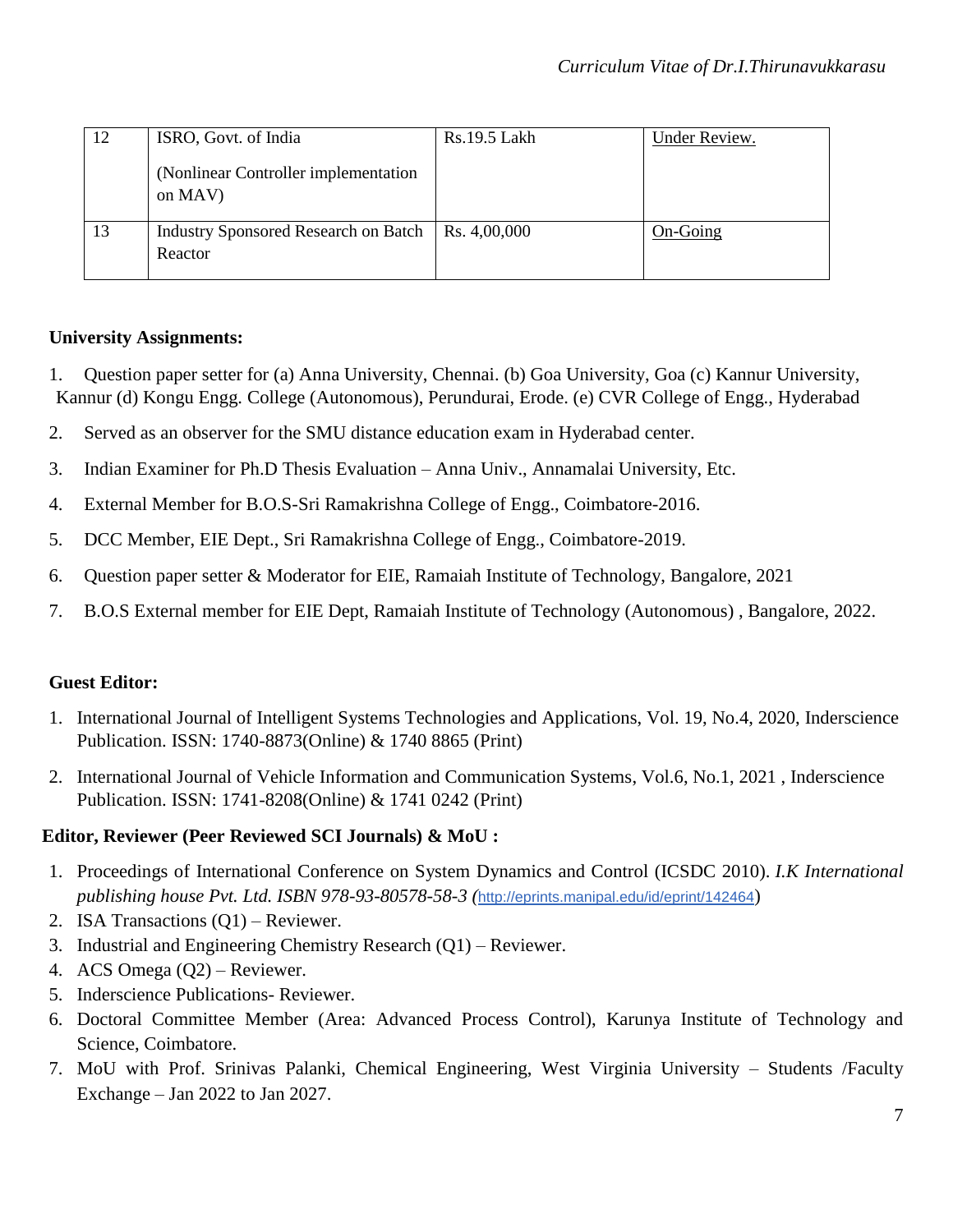- 8. Research Funding (Pvt. & Govt.) Collaboration with MUJ, Jaipur in the area of Advanced Process Control.
- 9. Research Collaboration with Faculty of Engineering, Naresuan University, Thailand.

## **B.Tech Honors Students Mentorship***.*

- 1. Vignesh Renganathan, "Design and Implementation of MPSP on a Binary Distillation Column Pilot Plant", 2021-2023. (One and half years' project)
- 2. Gautham Raj, "Validation of UKF-NMPC on a laboratory scale Binary Distillation Column", 2021-2023. (One and half years' project)

### **Journal Publications:**

## **2022:**

- 1. Prajwal Shettigar J, Eadala Sarath Yadav, Jatin K, **Thirunavukkarasu Indiran** *et al* "Weiner Neural Network based modeling and Validation of GPC on Laboratory Scale Batch Reactor", *ACS Omega* 2022, 7, 19, 16341-16351.
- 2. Sonu. N, **I. Thirunavukkarasu,** Shreesha. C, "Simulation Studies on Nonlinear Model Predictive Controller for Hexsoon Edu 450 Quadrotor for Trajectory Tracking", IEEE International Conference on Sustainable Computing and Data Communication Systems" held during  $7<sup>th</sup>-9<sup>th</sup>$  April 2022.
- 3. Tinu Valsa Paul, **I. Thirunavukkarasu**, V. I. George, "Homogeneous SMC for Controlling Quadrotor: A Nonlinear Stability Analysis", 11<sup>th</sup> IFAC Symposium on IAV IIT Bombay– Under Review.
- 4. Tinu Valsa Paul, **I. Thirunavukkarasu**, V. I. George, "State of the Art SMC for Quadrotor Trajectory Tracking", 8th Edition IEEE - ICECCT-2022 – Under review.
- 5. Tinu Valsa Paul, **I. Thirunavukkarasu**, V. I. George, "A Novel Homogeneous SMC for HexSoon Edu 450 Quadrotor with Stability Analysis"– Robotics and Autonomous Systems(Q1 Journal)
- 6. Prajwal Shettigar.J, **Thirunavukkarasu Indiran**, Radhakant Padhi, "Efficiency and Robustness Enhancement of Chemical Batch Reactors using T-MPSP based Fast MPC" – Draft ready
- 7. Shreesha.C, Prajwal Shettigar J, Ankita Pai, Yuvanshu Joshi, **Thirunavukkarasu Indiran** *et al,* "Hammerstein Modeling of a lab scale batch reactor and Validation of Nonlinear PID controller for a polymerization process" – Under Review
- 8. Prajwal Shettigar J, Cyril Joseph, Bredon D'Souza, Akshay K, **Thirunavukkarasu Indiran** *et al* "Estimation of Heat Release in Batch Reactor using Neural Networks and Validation of GMC for a Polymerization Process"**– Under Review**
- 9. Prajwal Shettigar J, Harishankar, **Thirunavukkarasu Indiran***,* "Support Vector Machine based Modeling and Validation of Nonlinear GPC control for a Batch Reactor Pilot Plant"- Draft ready - **I&ECR (Q1)**
- 10. Krupa Narwekar, Prajwal Shettigar.J, **Thirunavukkarasu Indiran, "**Design and Validation of class of Sliding Mode Controllers for a Polymerization Reactor in the presence of Parameter Uncertainty" – Writing in Progress.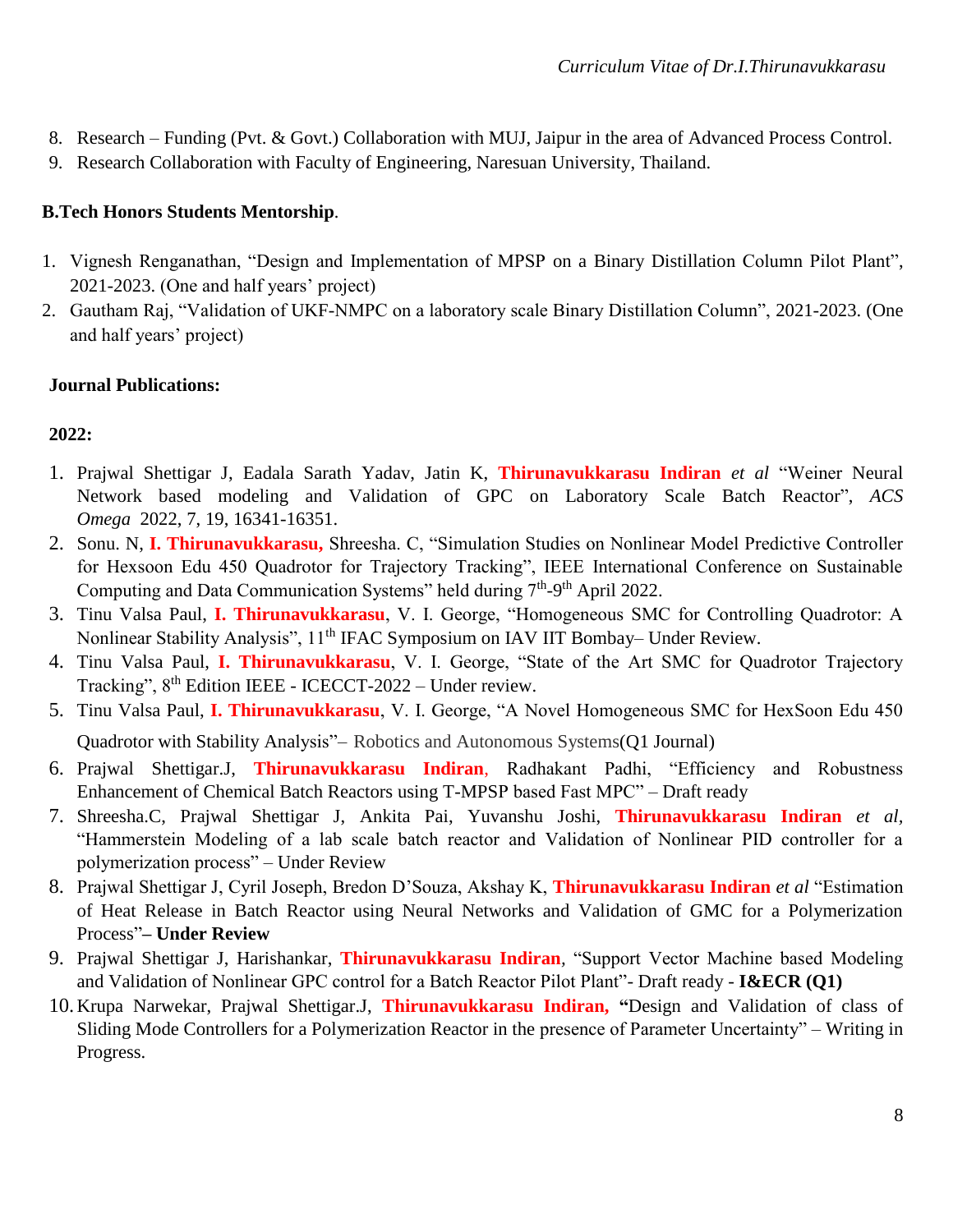- 11. Pavanraj.H.R, Prajwal Shettigar.J, **Thirunavukkarasu Indiran, "**Implementation of Receding-Horizon Nonlinear Kalman Filter based NMPC for an Acrylamide Polymerization Batch Reactor" – In Progress.
- 12. Prajwal Shettigar.J, **Thirunavukkarasu Indiran**, Radhakant Padhi, "Neuro Adaptive Controller based on RBF for a Lab Scale Batch Reactor" – In Progress.

## **2021**

1. [Salikandi, M.,](https://www.scopus.com/authid/detail.uri?authorId=57217202798) [Ranjbar, B.,](https://www.scopus.com/authid/detail.uri?authorId=57217201430) [Shirkhan, E.,](https://www.scopus.com/authid/detail.uri?authorId=57217198049) S.Shanmuga Priya, **[Thirunavukkarasu, I.,](https://www.scopus.com/authid/detail.uri?authorId=25928064400)** [Sudhakar, K,](https://www.scopus.com/authid/detail.uri?authorId=57203257556) ["Recent trends in liquid desiccant materials and cooling systems: Application, performance and](https://www.scopus.com/record/display.uri?eid=2-s2.0-85086707762&origin=resultslist)  [regeneration characteristics"](https://www.scopus.com/record/display.uri?eid=2-s2.0-85086707762&origin=resultslist), Journal of Building Engineering (**Q1**), **Impact Factor: 3.379** , 2021, 33, 101579

2. Tinu Valsa Paul, V.I.George, **Thirunavukkarasu Indiran**, "Nonlinear Dynamic Modeling of a Quadrotor and its Control using SMC" – **Journal of Aerospace Engineering (Q2) Impact Factor: 1.78 –** *Accepted*- **ASENG-3722R2 (Final revisions submitted)**

- 3. Eadala Sarath Yadav, Prajwal.J, Susmitha Poojary, Shreesha.C, **Thirunavukkarasu Indiran**, "Data Driven Modeling of Pilot Plant Batch Reactor and Validation of Nonlinear Model Predictive Controller for a Dynamic Temperature Profile Tracking", **Manuscript ID: ao-2021-000878**, **ACS Omega** (**Q2**), **Impact Factor 2.87.** *D.O.I:* 10.1021/acsomega.1c00087*, June 2021*
- 4. Suraj Suresh Kumar, V.I.George, **Thirunavukkarasu Indiran**, "Simulation of Advanced Nonlinear Controllers for a Nonlinear Quadrotor UAV Model", **- Under Review – TADR-2021-0333**
- 5. Mary Ann George, Dattaguru V. Kamath, **Thirunavukkarasu Indiran,** "OTA-C realization of an optimized PI<sup>λ</sup>D µ controller for BLDC motor speed control", **IETE Journal of Research (Q3)** ,P.No.1-19, July 2021**, Impact Factor: 1.03, D.O.I: https://doi.org/10.1080/03772063.2021.1951380**
- 6. Prajwal Shettigar J, *et al*. "Validation of Advanced Nonlinear Predictive Control Algorithms on a Lab-Scale Acrylamide Polymerization Batch Reactor", ACS Omega (**Q2**), **Impact Factor: 3.512**, **(**<https://doi.org/10.1021/acsomega.1c03386> ), **August 2021.**
- 7. Janani.R, Eadala Sarath Yadav **Thirunavukkarasu Indiran**, "Experimental Modeling and Validation of Control Algorithms on a Lab Scale Non-Square Batch Distillation Column" – **RANE-2022-Under Review.**
- 8. S.Meenatchi Sundaram, Navya Sree Shetty, Hariharan, **Thirunavukkarasu Indiran**, "Batch Reactor Temperature Control using Optimized DMC based PID" – **RANE-2022-Under Review.**
- 9. Abhirami.M, **Thirunavukkarasu Indiran** "Maximum Sensitivity based PID Controller for active load disturbance rejection in Lab Scale Batch Reactor-An Experimental Work"- CISCON-2021– *SpringerLecture Series – Under Process.*
- 10. Sandipan Kumar Mishra, Sarath Yadav.E. **Thirunavukkarasu Indiran**, "Validation of Split Range Control Algorithm on a Laboratory Scale Batch Reactor Heating System" – *Best Paper Awarded*, MUJ, Jaipur. 9<sup>th</sup> Oct 2021. AIP Proceedings

#### **2020**

**1.** Yadav, Eadala Sarath, **Indiran, Thirunavukkarasu**, Priya, S Shanmuga, ["System Identification and](https://journal.uob.edu.bh/handle/123456789/3706)  [Conditional Control for an Optimal Operation of a Pilot Plant Binary Distillation Column"](https://journal.uob.edu.bh/handle/123456789/3706) [International](https://journal.uob.edu.bh/handle/123456789/12)  [Journal of Computing and Digital Systems](https://journal.uob.edu.bh/handle/123456789/12), Issue:1, Vol.9,2020.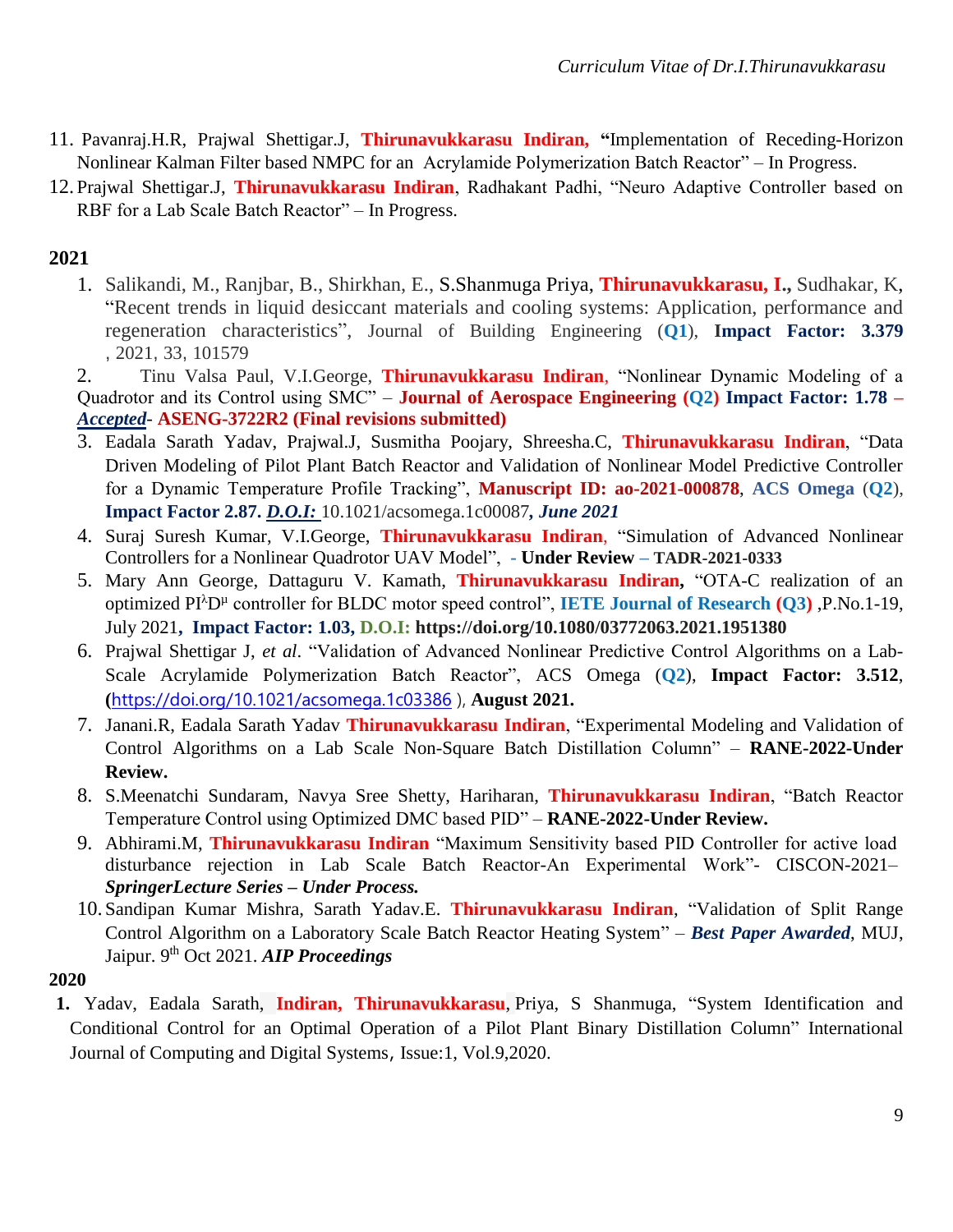- 2. Eadala Sarath Yadav, **Thirunavukkarasu Indiran**, S. Shanmuga Priya, "Optimal Energy Consumption of Distillation Process and its Purity Analysis Using UV Spectroscopy" ACS Omega, Vol.6, Issue 2, P.No: 1697- 1708. *Published on 31/12/2020* [https://pubs.acs.org/doi/pdf/10.1021/acsomega.0c0573] **[ScopusQ2/WOS-Impact Factor : 2.87]**
- 3. Janani.R, Vinayambika.S.Bhat, **Indiran Thirunavukkarasu**, V.I.George, "Identifying the Stabilizing region of PI Controller based on Frequency Specifications for a Lab Scale Distillation Column", International Journal of Digital Signals and Smart Systems, Vol.4, No.1/2/3, 2020, **Inderscience Publishers.**
- 4. Eadala Sarath Yadav, **Thirunavukkarasu Indiran**, Dayananda Nayak, "Simulation Study of Distillation Process using ASPEN Plus" – **Materials Science Today Proceedings,** Available online from 4 September 2020.
- 5. Suraj.S, V.I.George, **Thirunavukkarasu Indiran,** "Sliding Mode based Control Design for a Quadrotor UAV", **CISCON-2020, Springer Lecture Series. –Presented.**
- 6. Janani.R, **Thirunavukkarasu Indiran**, "Decentralized PI Controller Tuning Based on Routh Hurwitz Tuning for an Interacting Distillation Process". Presented in an International Conference. Dept. of Mechanical Engg, Serbia. Nov, 2020.

7. Janani.R, **Thirunavukkarasu Indiran**, Sarath Yadav.E, S. Shanmuga Priya, "Modeling and Control of Tray Temperature along with Column Pressure in a Pilot Plant Distillation Column", Extended paper of ICACTM2019 in the Special Issue on Computational Statistics, **Springer Nature Journal**, Oct. 2020.

#### **2019**

- **1.** Eadala Sarath Yadav, **Thirunavukkarasu Indiran**, S.Shanmuga Priya and Giuseppe Fedele., "Parameter Estimation and Extended Predictive Based Tuning Method for a Lab Scale Distillation Column", **ACS Omega, ACS Publications, Dec. 2019 [ScopusQ1/WOS-IF: 2.58]**
- **2.** Eadala Sarath Yadav and **Thirunavukkarasu Indiran** et al., "PRBS based model identification and GPC PID control design for MIMO Process", **Materials Today: Proceedings, Elsevier Publications**, Volume 17, Part 1, 2019, Pages 16-25 [Scopus Indexed].
- 3. Yadav, Eadala Sarath; **Indiran, Thirunavukkarasu**; Priya, S Shanmuga, "Experimental Validation of Amigo Based PID for a Binary Distillation Column" International Journal of Engineering and Advanced Technology, Volume-9, Issue-1S3, December 2019

#### **2018**

- 1. Vinayambika S Bhat, **I. Thirunavukkarasu**, S. Shanmuga Priya, "Design of Centralized Robust PI Controller for a Multivariable Process", **Journal of Engineering, Science and Technology,** vol. 13, no. 5, pp. 1253-1273, 2018. ISSN: 1823-4690 (SCOPUS Indexed). 2018.
- 2. EdalaSarathYadhav,**Dr.I.Thirunavukkarasu,** S. Shanmuga Priya, "Relay Based Identification and Control of SISO process –An Experimental Approach via Conical Tank, International Journal of Pure and Applied Mathematics, 118 (20). ISSN 1314-3395
- 3. Vinayambika S. Bhat, I. Thirunavukkarasu, S. Shanmuga Priya, Janani.R "Identifying the Stabilizing Region of PID Controller Using Polytopic Polynomial Approach for Pilot Plant Binary Distillation Column" vol. 118, no. 18, pp. 2229-2240, 2018. ISSN 1311-8080.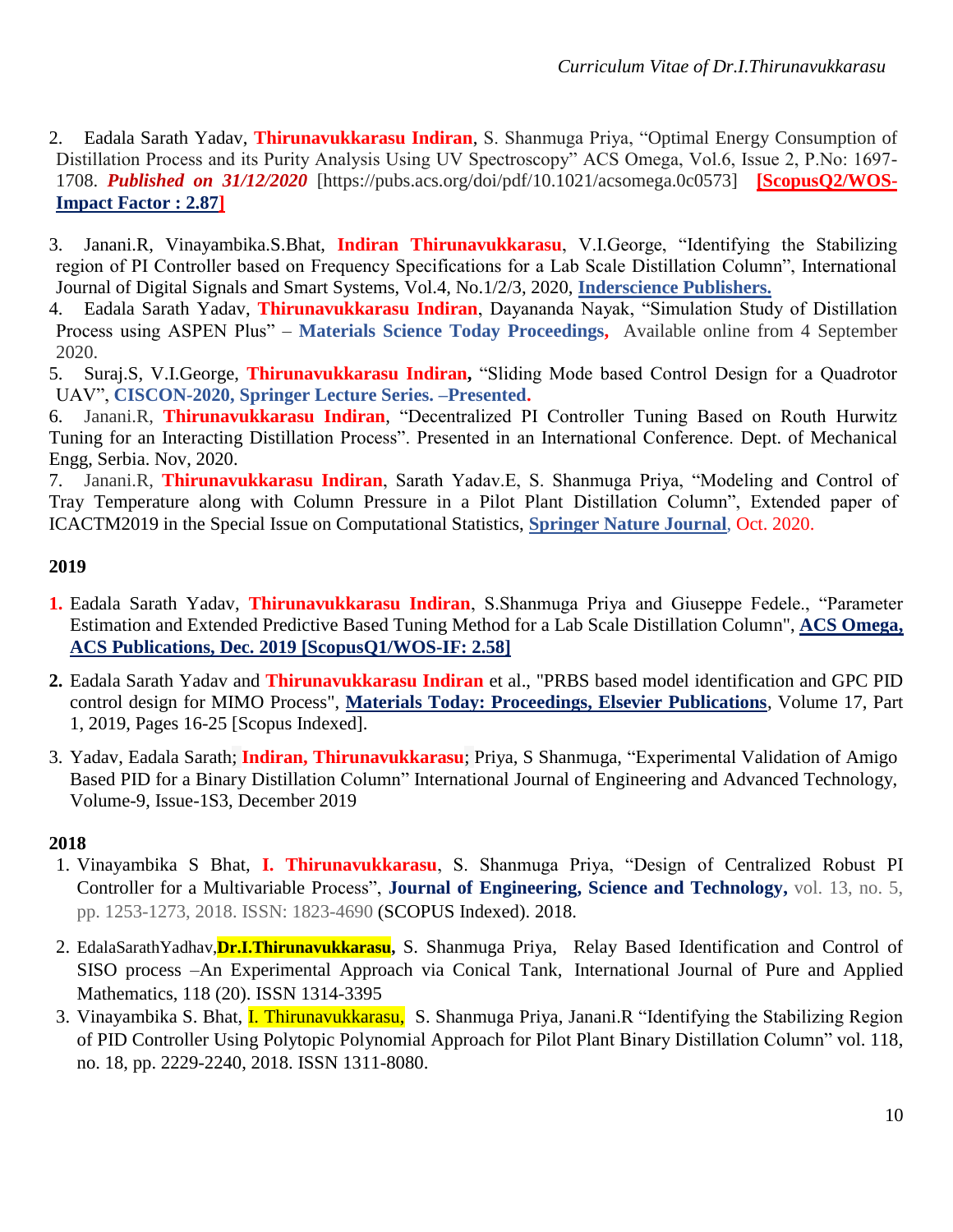- 4. Janani.R, I. Thirunavukkarasu, Vinayambika S Bhat, "Experimental implementation of CDM based two mode controller for an interacting 2\*2 distillation process" vol. 118, no. 18, pp. 2241-2251, 2018. ISSN 1311- 8080.
- 5. Santhosh Kumar. P. L**,**S. Selva Kumar, I. Thirunavukkarasu, Vinayambika S. Bhat, "Decentralized PI controller with decoupler for the distillation column", International Journal of Pure and Applied Mathematics, vol. 118, no. 20, pp. 9-14, 2018. ISSN 1311-8080.
- 6. Santhosh Kumar. P. L**,**S. Selva Kumar, I. Thirunavukkarasu, Vinayambika S. Bhat, "Experimental validation of PI controller based on pole placement for a batch distillation column", IJPAM, Vol. 118, no. 9, pp. 413- 419, 2018. ISSN 1311-8080
- 7. Santhosh Kumar. P. L**,**S. Selva Kumar, I. Thirunavukkarasu, Vinayambika S. Bhat, "Smith Predictor Based PI Controller Design for a Batch Distillation Column" , IJPAM, vol. 118, no. 22, pp. 1109-1115, 2018. ISSN 1311-808
- 8. Eadala Sarath Yadav, *Thirunavukkarasu Indiran*, Ganesh UG, Shreesha C, Akhil V Jose, "Online Relay Based System Identification and Controller design with Anti-Reset Windup for the Binary Distillation Column", International Journal of Engineering & Technology 7(4):516-520, DOI: [10.14419/ijet.v7i4.30.25772](https://www.researchgate.net/deref/http%3A%2F%2Fdx.doi.org%2F10.14419%2Fijet.v7i4.30.25772?_sg%5B0%5D=n1A160UJaWMZmFeGNWDxzG4dyf0_a_I2-Ip4M5H1DE6LkWCQeCl5l5TKZ1qEYG2a1ng9LOAb6LqAAk_2kTALyNh5LQ.xGIPZgAWg9AU279lm0pF98fbhoqRDAEXDa-XDQgQbwBSg5b3vrB_LKoqQ46nC5EzazLe5e4Ao411X1IdMNjUGA)
- 9. T.Bhuvanendhiran, Abraham Lincon, I.Thirunavukkarasu & Edala Sarath Yadav, "Nonlinear Control Design For A Nonlinear Process- An Experimental Approach", Journal of Advanced Research in Dynamical and Control Systems, 2018.

10. S.Shanmuga Priya,Lisa Maria Ubbenjans, **I.Thirunavukkarasu**, "ANN and ANFIS modeling of Global Solar Radiation data for different locations for design of solar energy conversion system", Vol.7, Issue.2., [International Journal of Engineering and Technology\(UAE\),](https://manipal.pure.elsevier.com/en/publications/artificial-neural-network-and-neuro-fuzzy-inference-modelling-of-) Page. No: 88-93, 2018.

#### **2017**

1. Bharath K Udupa, *I.Thirunavukkarasu*, Dayananda Nayak, Vinayambika S Bhat "Extended Predictive Controller for a First Order Process with Dead Time Model", International Journal of Pure and Applied Mathematics, Volume 114 No. 10 2017, 477-486.

2. Sree Latha Chopparapu, V. I. George, *I. Thirunavukkarasu*, Vinayambika S Bhat4, "Design and Simulation of Kalman Filter for the Estimation of Tray Temperatures in a Binary Distillation Column", International Journal of Pure and Applied Mathematics, Volume 114 No. 9 2017,

3. Vinayambika S Bhat, S. Shanmuga Priya, I. Thirunavukkarasu, R. Russell Rhinehart, "Local Transient Model of a Pilot Plant Distillation Response", International Journal of Pure and Applied Mathematics, Volume 114 No. 10 2017.

4. Raja. H Krishna Chaitanya, Subramanyam Ravva, Eadala Sarath Yadav, I.Thirunavukkarasu, "Online Mechanical Characterization of a Shell and Tube Heat Exchanger", International Journal of Pure and Applied Mathamatics, Volume 114 No. 10, 2017.

#### **2016**

1. Edala Sarath Yadhav,**Dr.I.Thirunavukkarasu,** "Servo Mechanism Technique based Anti-Reset Windup PI Controller for Pressure Process Station", Indian Journal of Science and Technology, Vol.9. Issue.8, Feb 2016. P.No:1-4. (SCOPUS Indexed)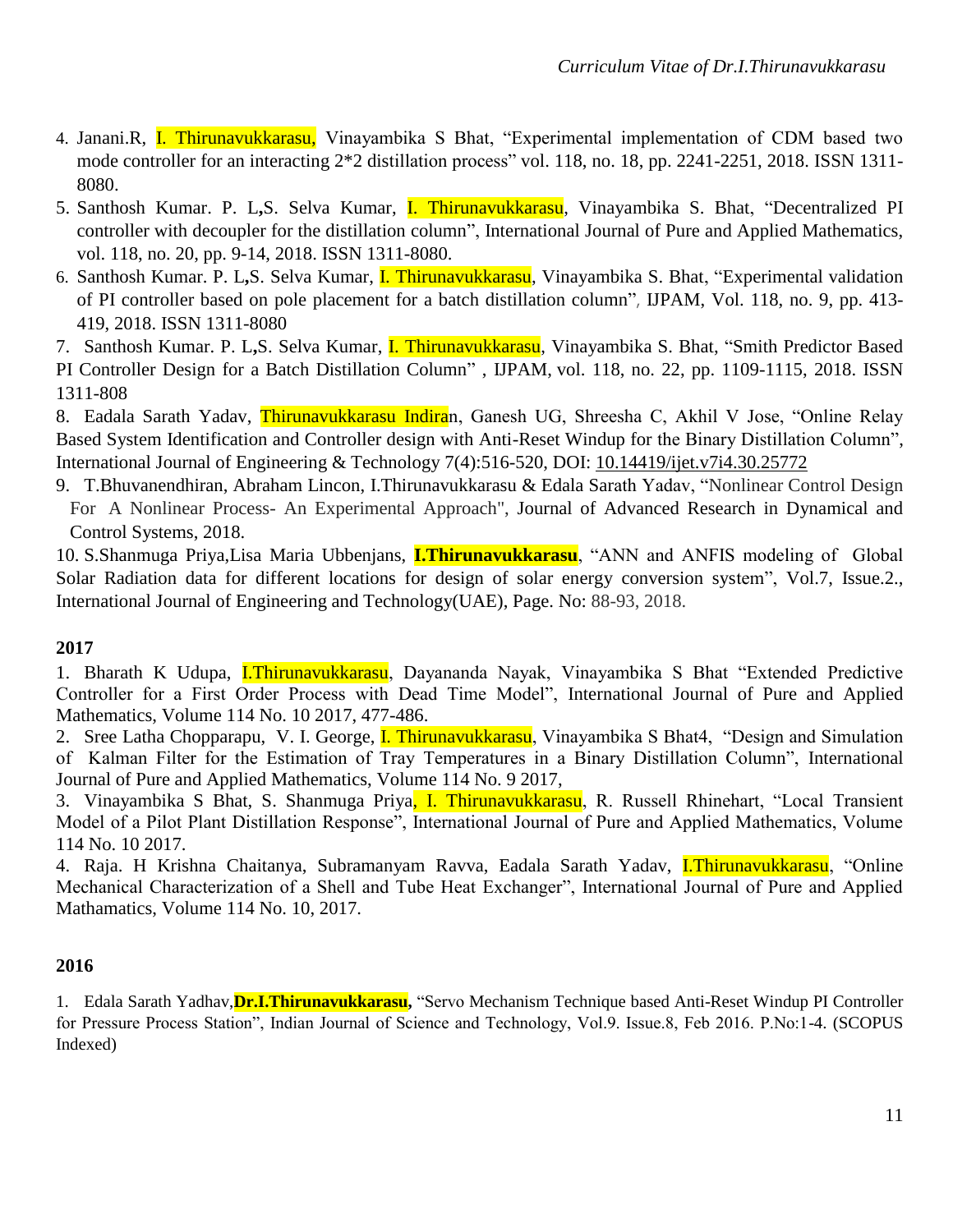2. E. Sarath Yadhav and **Thirunavukkarasu Indiran**, ""Optimal Actuation of Controller Using Predictive PI for Nonlinear Level Process", Indian Journal of Science and Technology, Vol 9(34), DOI: 10.17485/ijst/2016/v9i34/100987, September 2016. (SCOPUS Indexed).

3. Praveen Kumar and **Thirunavukkarasu Indiran**, "Advance Control Strategies for a Conical Process", [Proceedings](http://link.springer.com/book/10.1007/978-981-10-1645-5) of 2nd International Conference on Intelligent Computing and [Applications](http://link.springer.com/book/10.1007/978-981-10-1645-5), Volume 467 of the **Springer Publicationseries Advances in Intelligent Systems and [Computing](http://link.springer.com/bookseries/11156) pp 475-481** 

4. E. Sarath Yadhav and **Thirunavukkarasu Indiran**, "Comparative approach towards Modified Smith Predictor and Back Calculation design for conical tank level process control, **Lecture Notes in Mechanical Engineering, Springer publication**, pp 569-577, Sept 2016. **10.1007/978-981-10-1771-1\_60.**

5. Vinayambika S Bhat, **I.Thirunavukkarasu**, S.Shanmuga Priya, "An Experimental Study on Implementation of Centralized PI Control Techniques on Pilot Plant Binary Distillation Column", International Journal of ChemTech Research, Vol.9, Number.11, December. 2016 (SCOPUS Indexed).

6. Vinayambika.S.Bhat, Dr.S. Shanmuga Priya, **Dr.I. Thirunavukkarasu**,"Design and Implementation of Decentralized PI Controller for Pilot Plant Binary Distillation Column", International Journal of ChemTech Research, Vol.10, Number.1, Jan. 2017.

7. S.Shanmuga Priya**, I.Thirunavukkarasu**, "Indoor Air Quality Optimization by Thermal Displacement Air-Conditioning Methods", Indian Journal of Science and Technology, Vol.9, Issue 36, Sep.2016. P.No:1-6.(SCOPUS Indexed).

8. S.Shanmuga Priya, **I.Thirunavukkarasu**, "Solar Pebble bed reactor for treatment of textile and petrochemical industrial wastewater" , Indian Journal of Science and Technology, Vol.9, Issue 11, Dec.2016. P.No: 261-270. (SCOPUS Indexed).

#### **2015**

1. R.Satheeshbabu, **Dr.I.Thirunavukkarasu**et al, "Comparative Realization of 2DoF PID Controllers for Flow Process with Measurement Delay", Journal of Control and Instrumentation, ISSN: 2229-6972(online), ISSN: 2347-7237(print) Volume 6, Issue 1, April 2015.

2. Deepa Amarnani, Rishabh Rajvant, **Dr.I.Thirunavukkarasu,**"Implementation of CDM Based PID Controller for a Stable and Double Integrating Process", Journal of Mechatronics and Automation,Vol.2, No.2, May 2015 Issue.P.No:15-22.

3. Bipin Krishna,Deepak Chandran, Dr. V. I George, **Dr.I.Thirunavukkarasu**,"Modeling and Performance Comparison of Triple PID and LQR Controllers for Parallel Rotary Double Inverted Pendulum", International Journal of Emerging Trends in Electrical and Electronics (IJETEE – ISSN: 2320-9569) Vol. 11 Issue. 02, June. 2015.

4. Mithun.P **Dr.I.Thirunavukkarasu,** "Nonlinear Controller design for a Shell and Tube Heat Exchanger – An Experimentation Approach", International Journal of Electrical, Electronics and Data Communication, ISSN: 2320-2084 Volume-3, Issue-8, Aug.-2015.

5. Edala Sarath Yadhav, Santosh Kumar Choudhary**, Dr.I.Thirunavukkarasu**, "Design and Simulation of Nonlinear Control system for Magnetic Levitation of steel ball", International Research Journal of Engineering and Technology, Volume 2, Issue 8, 544-549, 2015, p-ISSCompaN: 2395-0072**. 2015.** 

6**.** Vinayambika.S.Bhat, Dr.S.Shanmuga priya and **Dr.I.Thirunavukkarasu**, "A Comparative Study On Control Techniques Of Non-Square Matrix Distillation Column", International Journal of Control Theory and Applicaitions, Vol.8, Issue.3, 2015. P.No: 1129-1136.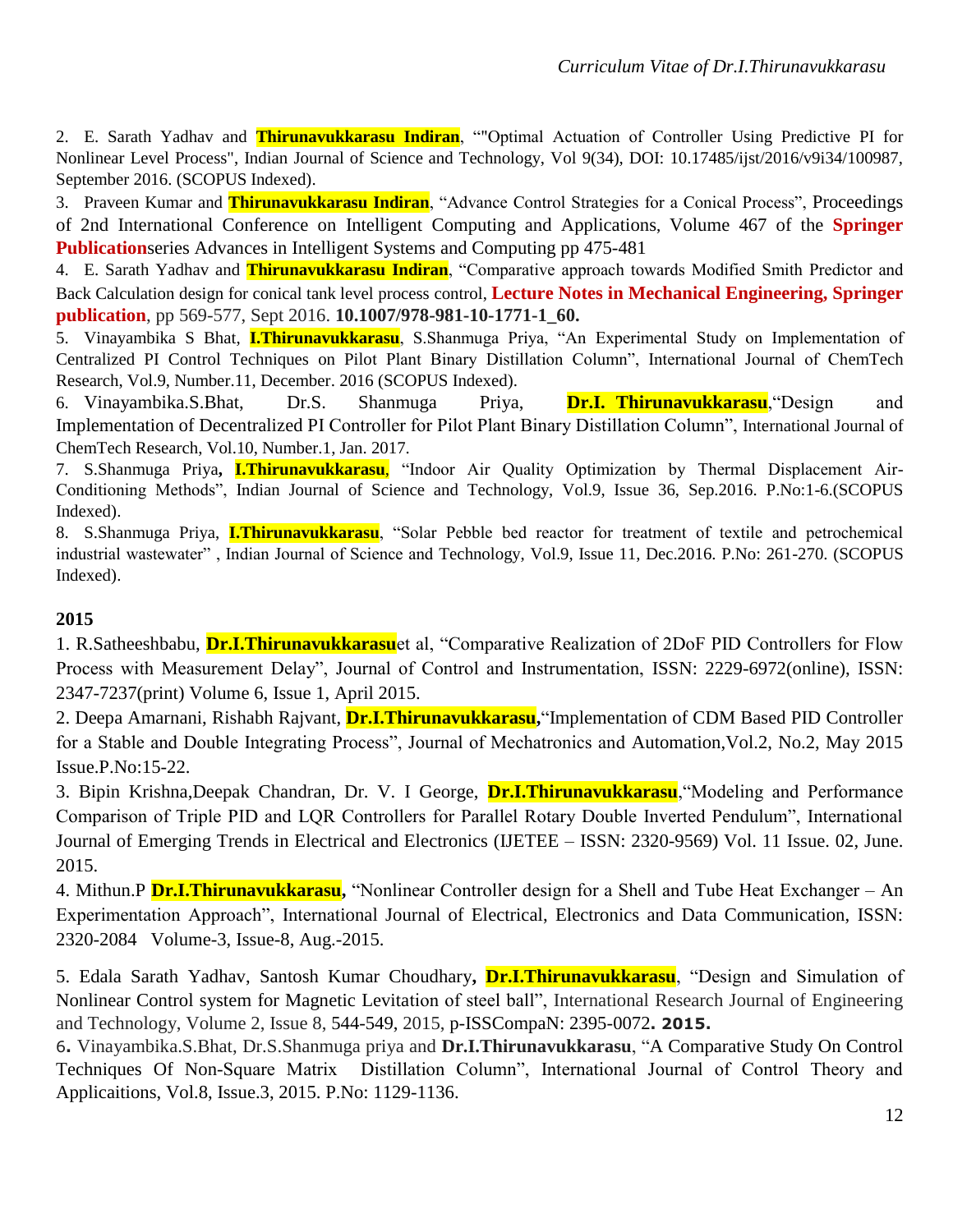7. Dr.S.Shanmuga Priya, Stefan Bauregger and Dr.I.Thirunavukkarasu, "Modeling of Solar air heaters", International Journal of Control Theory and Applicaitions, Vol.8, Issue.3,2015 P.No: 1161-1170. **2014**

1. Rakesh.M.K, Satheesh babu.R and **I.Thirunavukkarasu**, "Sliding Mode Control with Dead Time Compensation for a Conical Tank Level Process", International Journal of Electronics and Communication Technology, Vol.5, Issue.2, April-June 2014. P. No: 244-247. ISBN: 2230-9543.

2. Rakesh.M.K, Satheesh babu.R and **I.Thirunavukkarasu**, "Design and Implementation of a Two Degree of Freedom Nonlinear PID Controller for a Nonlinear Process", IOSR Journal of Electrical and Electronics Engineering, Vol.9, Issue.3, Ver.III, May-June 2014. P. No: 59-64. E-ISBN:2278-1676.

3. Shanuak Chakrabartty , **I.Thirunavukkarasu,** "Performance Analysis of Various Anti-Reset Windup Algorithms for a Flow Process Station", Int. Journal of Engineering Research and Applications, Vol.4, Issue 5, May 2014, P. No: 13-18. ISBN: 2248-9622.

4. Satheesh babu.R, **Dr.I.Thirunavukkarasu***et al*., "Temperature control of a shell and tube heat exchanger using PID algorithms", International Journal of Advancements in Electronics and Electrical Engineering – IJAEE, Vol.3, Issue.3, Sep.2014

5. **Dr.I.Thirunavukkarasu**, Dr.V.I.George, R.Satheeshbabu "Relay Feedback based PID Controller for Nonlinear Process", Int'l Journal of Computing, Communications & Instrumentation Engg. (IJCCIE) Vol. 1, Issue 1 (2014) ISSN 2349-1469 EISSN 2349-1477

6. R.Satheeshbabu, **Dr.I.Thirunavukkarasu**et al, "Model Predictive Control for Distillation Column", Journal of Mechatronics and Automation, Volume 1, Issue-3, 2014.P.No:1-8.

## **2013**

1. S.Shanmuga Priya, Manish Ratna, Rahul Shrivastava, **I.Thirunavukkarasu**, "Design and Performance Evaluation Of Solar Trickle Down Reactor For Cypermethrin Effluent Treatment", International Journal of ChemTech Research, CODEN(USA), Vol.5, No.2, P. No. 629-633, April-June 2013

### **2012**

1. Dr.V.I.George and **I. Thirunavukkarasu**, "Vibration Control of Flexible Spacecraft Using Adaptive Controller", International Journal on Advanced Science Engineering Information Technology, ISSN :2088-5334, Vol 2 no.1 (2012), pp 38 -43

2. Bipin Krishna, **I. Thirunavukkarasu**, Dr. V.I.George, "Dead beat model and state observer design for Rotory Inverted Pendulum", Asian Journal of Mechanical Engineering(AJME), part C: Applied mechanics and control system. **Accepted for publication.**

3.**Dr.I.Thirunavukkarasu**, Mohammed Ibrahim Fareed Abuaiah, Dr.V.I.George & Dr.S.Shanmuga Priya, "An Experimentation on Anti-Reset Windup Scheme for Level Process Station", Journal of Sensors and Transducers, International Frequency Sensor Association (IFSA), Vol.147, Issue: 12, Dec. 2012. P. No: 87-94**. 2011**

## 1. S.Shanmugapriya, M.Premalatha, S.R.Rajkumar &**I.Thirunavukkarasu**, "Analysis of Cooling Degree Days For Tiruchirappalli – A District In India", IJRRAS 8 (1), July 2011, P.No: 44-56.

2. **I.Thirunavukkarasu**., Dr.V.I.George & Dr.S.Shanmugapriya ,"First Order Robust Controller Design for the Unstable Process with Dead Time", Journal of Emerging Trends in Engg and Applied Sciences, March 2011, Vol.No:2. Issue.1, P. No: 117-122.

#### **2010**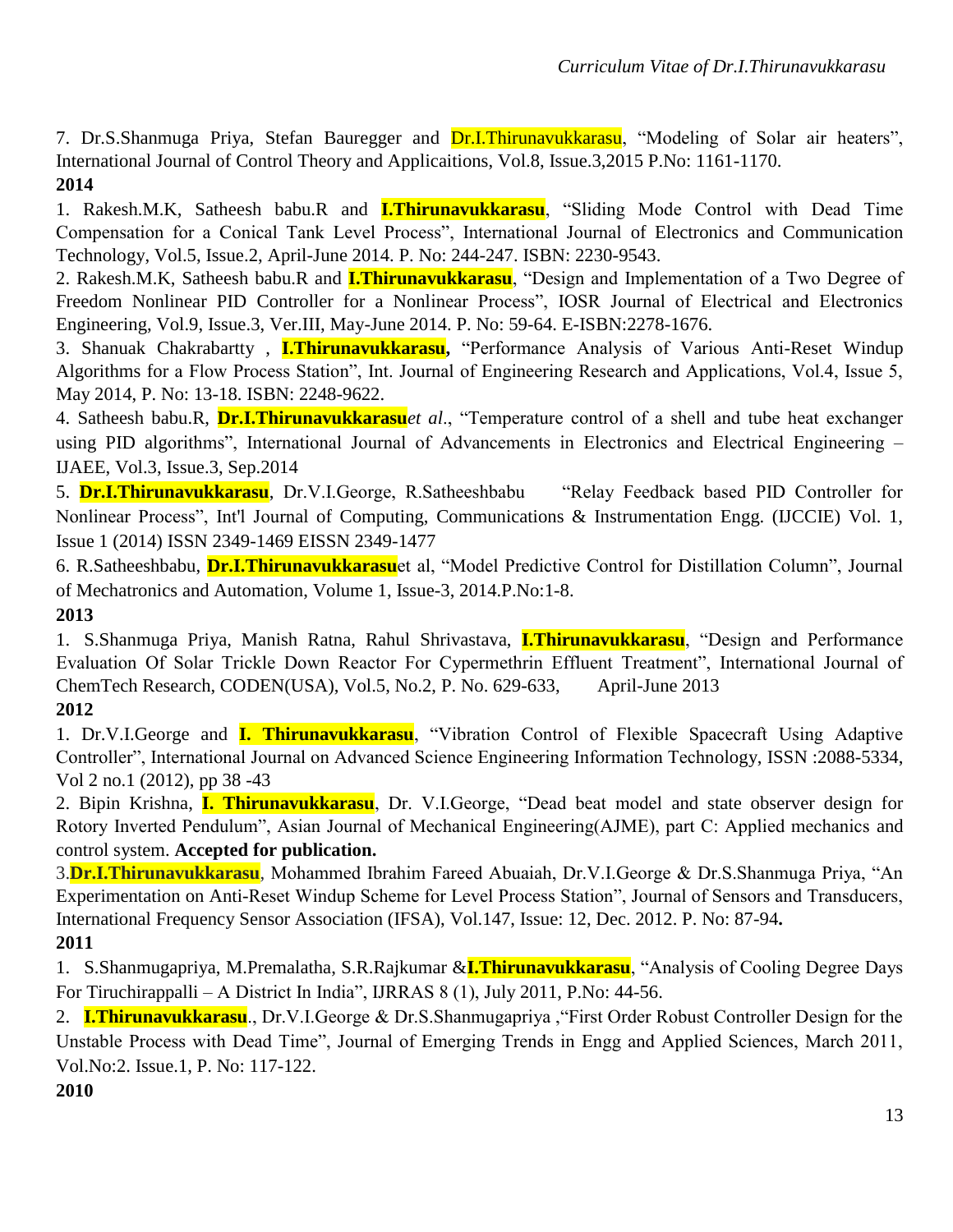**1. I.Thirunavukkasrau**., Dr.V.I.George, "Determination of the Region of Stabilizing Controller Parameters of Polytopic Polynomials", Journal of Sensor and Transducers, Vol.119, Issue 8, August 2010.ISSN: P.No:174- 181.

### **2009**

**1. I.Thirunavukkasrau**., Dr.V.I.George "Robust Stability and Performance analysis of unstable process with dead time using Mu synthesis", Journal of Engineering and Applied Sciences, Vol.4, No.2, April 2009, ISSN: 1819 6608.P.No:1-5.

### **2008**

**1. I. Thirunavukkarasu**, Dr.V.I.George & G.Saravanakumar, "Admissible set of Robust PID Controller design using Hurwitz Criteria", International Journal of Applied Engg Research", Vol.3, No.11, November2008, ISSN: 0973-4562, P.No:1507-1522.

**2. I.Thirunavukkarasu**., Dr.V.I.George & Dr.S.Shanmugapriya,"New Rules for the Improvement of Stability and Robust Performance", Hindustan Journal, ISSN:, P.No:45-54.

3. Saravanakumar.G.,WahidabanuR.S.D, **Thirunavukkarasu I** "Design and analysis of Modified smith predictors for self-regulating & Non-self regulating processes with dead-time" in the Indian Chemical Engineering Journal of IIT, Delhi , volume 50, No: 1, March 2008.

**4.** S.Shanmugapriya, Dr.M.Premalatha &**I. Thirunavukkarasu**, "Solar Photocatalytic Treatment of Phenol Wastewater", Journal of Institution of Engineers (India), Chemical Engineering Division, Vol : 89, P. No: 31-35 **2006**

1. Saravanakumar.G.,Wahidabanu R.S.D, George V.I,**Thirunavukkarasu I,** "Design of Modified dead-time compensators for stable processes with Integrator & Longer dead-times using Adaptive control", in the Indian Journal of System Science & Engineering ,November 2006,Volume 14.

## **National Conferences:**

1. **I.Thirunavukkarasu**& S.Abraham Lincoln "Fault Detection and Identification in three tank system", National level conference in Annai Mathammal Sheela Engg college –Namakkal. 13<sup>th</sup> -14<sup>th</sup> July 2005

2. **I.Thirunavukkarasu**& S.Abraham Lincoln "Fault Detection and Accommodation in Three tank system" in National Conference on Process Control Identification and Diagnosis conducted by M.I.T – Anna University - 16<sup>th</sup> -17<sup>th</sup> Dec 2005, Sponsored by **CSIR, Govt. of India.** 

3. **I.Thirunavukkarasu**& Dr.V.I.George "Impact of modulus and complementary modulus margin in controller design" in Advance technology in Instrumentation-2007 National conference held in St.Peters Engg College – Avadi, Chennai-  $9^{\text{th}}$ -10<sup>th</sup> Feb 2007.

4. **I.Thirunavukkarasu**& Dr.V.I.George "Parameterized controller for time delay processes", Electronics Control & Instrumentation 2007 in St. Joseph college of Engg – Chennai-30<sup>th</sup> Jan 2006.

5. **I.Thirunavukkarasu**& Dr.V.I.George "Performance improvement of Servo and Regulatory response with modified smith predictor for integral process with dead time" in national conference on process control and instrumentation 2007, St.Peters college of Engg, Chennai.-Jan 2007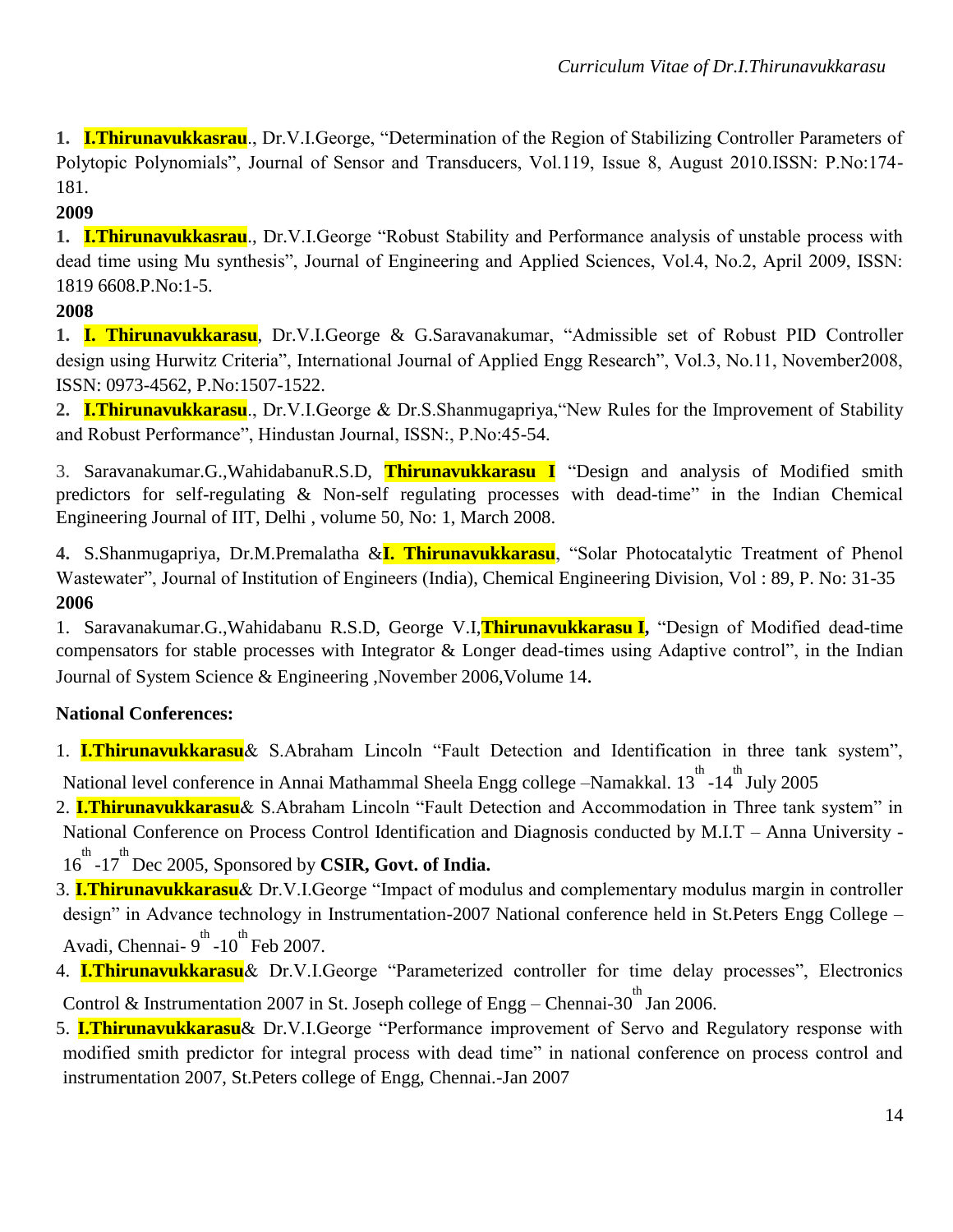- 6. **I.Thirunavukkarasu**& Dr.V.I.George "An approach of Frequency based controller design for unstable time delayed process" in a National conference AECT 2007, M.I.T, Manipal-23 $^{\text{rd}}$ -24 $^{\text{th}}$ Mar 2007.
- 7. **I.Thirunavukkarasu**& Dr.V.I.George "A survey on unstable processes with dead time –A fifty years Journey" in S.V.University conducted by **Institute of Engineers**(Tirupathi Section) on 29<sup>th</sup> -30<sup>th</sup> June 2007.
- 8. **I.Thirunavukkarasu**& Dr.V.I.George "H<sup>om</sup> Controller design for the Distillation Column Model with Dead Time", NSC2007-M.I.T, Manipal. 14<sup>th</sup> -15<sup>th</sup> November 2007. Sponsored by **ISRO, DRDO, MOES, Govt. of**
- **India.**
- 9. **I.Thirunavukkarasu**& Dr.V.I.George "Comparison of Various PID Controller Design for the Integral Process with Dead Time" 18<sup>th</sup>-19<sup>th</sup> March 08, Dept of EEE, M.I.T.
- 10.Cyril Joseph, **I.Thirunavukkarasu**& Dr.V.I.George "PID Controller design using H-Infinity Sensitivity Function", NSC2008, IIT- Roorkee, 17<sup>th</sup>-18<sup>th</sup> Dec 2008, **ISRO Sponsored.**
- 11.**I.Thirunavukkarasu**& Dr.V.I.George "Synthesis of Robust PID Controller for the Pure Integral system with Dead Time", 7th -8<sup>th</sup> Nov 2008, CISCON08, Dept of ICE, MIT, Manipal University.
- 12. **I.Thirunavukkarasu**& Dr.V.I.George "Lower Order Controller using H-Infinity Principles for the Unstable Process with Dead Time" , 2-4April 2009, AECT09,Dept of EEE,MIT, Manipal University.
- 13. G.Saravana Kumar, **I.Thirunavukkarasu** "Enhancement of PID Controller", in the national conference on Soft Computing Technique in Process Control and Inst, Dept of EIE, St.Peters College of Engg, Avadi, Chennai 15<sup>th</sup>-17<sup>th</sup> Feb 2007.
- 14. **I.Thirunavukkarasu**& Dr.V.I.George "Lower Order Controller design using GA", NCRCA, Jamia Hamdad University, New Delhi. 12-13 August 2009. Conference was sponsored by **CSIR and DIT, Govt of India.**
- 15.Vinayambika.H, Narayana Iyer.S, **Thirunavukkarasu.I,** George.V.I, "An Approach to Design of Controller for Time Delay System", PG Fest, Dept. of EEE, NMAMIT, Nitte, 2009. **BEST PAPER AWARD**
- 16. Jeane.M.D'Souza &**I.Thirunavukkarasu**, "Lower Order Robust Controller Design using Polynomial Stabilization Approach", National Conference IIIT2010, Erode Sengunthar College of Engg, Tamil Nadu. 13<sup>th</sup> March 2010.
- 17. Bipin Krishna &**I.Thirunavukkarasu**, "Design and synthesis of PID Controller design for the Rotary Inverted Pendulum", National Conference CISCON09, MIT, Manipal.
- 18.**I.Thirunavukkarasu**& Dr.V.I.George, "Robust PID Controller Design Using Singular Frequencies", National Conference on Recent Trends in Manufacturing and Industrial Engineering, Sathyabama University, Chennai. 9<sup>th</sup>- $10^{th}$  April 2010.
- 19. **I.Thirunavukkarasu**& Dr.V.I.George, "Design of PID Controller based on Maclaurin Series with Impulse Response as an Input", PICON2011, Z.H.C.E, Aligarh Muslim University, Aligarh, 12<sup>th</sup> -13<sup>th</sup> Feb 2011. Conference was sponsored by **CSIR and MNRE**, **Govt. of India.**
- 20. **Dr.I.Thirunavukkarasu***et al.***,** "Two Degree of Freedom Smith Predictor Control Scheme for the Unstable Processes with Time Delay", **DRDO & CSIR** sponsored 9<sup>th</sup> CISCON, Dept. of ICE, MIT. Page No: 5- 10. ISBN: 9789382338260.
- 21. **Dr.I.Thirunavukkarasu***et al.,* "Design of Robust PI Controller for Processes with Dead Time using Gain margin and Phase margin", CSIR sponsored 6<sup>th</sup> AECT, Dept. of EEE, MIT, Manipal.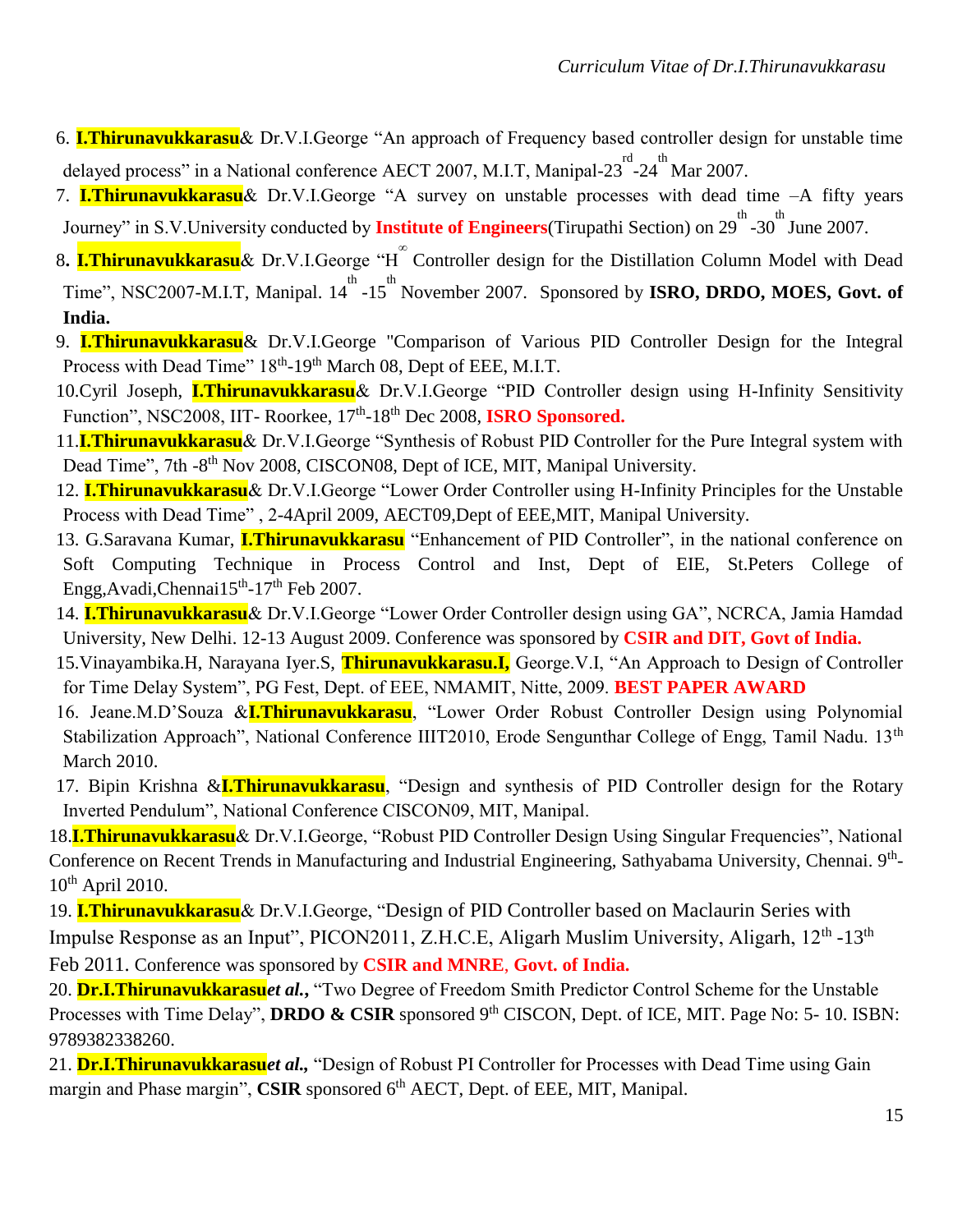22. **Dr.I.Thirunavukkarasu***et al.,* "PID Controller Design for Unstable Processes with Dead Time based on Gain Margin and Phase Margin", NCCCIT'13, Dept. of E.I.E, SRM Eswari College of Engg., Chennai, 6<sup>th</sup> Mav 2013.

23. **Dr.I.Thirunavukkarasu***et al.,* "2DOF Controller for a Pure Integrating Process with Dead Time", NCCCSE'13, Dept. of I.C.E, Tamil Nadu College of Engg. Coimbatore,  $12<sup>th</sup>$ -13<sup>th</sup> Sep. 2013.

24. **Dr.I.Thirunavukkarasu***et al.,* "Certain discussions on Two degree of freedom PID control and with antiwindup, bumpless transfer and conditional integration schemes for the first order process with large dead time", CSIR Sponsored 10<sup>th</sup> National Conference on Control Instrumentation System Conference, ICE Dept., MIT, Manipal.  $20^{th}$ - $21^{st}$  Dec. 2013.

25. **Dr.I.Thirunavukkarasu***et al.,* "Real Time experimental studies of PID and Robust Controller for Conical Tank System", ETSDET-2014, S.S. College of Engineering, Udaipur. 31<sup>st</sup> Jan-1<sup>st</sup> Feb. 2014.

26. Satheeshbabu.R, **I.Thirunavukkarasu***et al*, "Design of Model Predictive Control for a Distillation Column Model", CISCON-2014, ICE Dept., MIT, Manipal. P.No:1-10.

27. Vinayambika.S.Bhat, **I.Thirunavukkarasu,** "Design of Robust Controller for Pure Integrating Process with Time Delay based on Sensitivity Function", AECT-2015, Dept. of EEE, MIT, Manipal.

28. Anshuman Kumar Jha, **I.Thirunavukkarasu,** "Nonlinear Modeling of a Distillation Column Process", AECT-2015, Dept. of EEE, MIT, Manipal.

29. Anshuman Kumar Jha, Abhishek Kumar, **Dr.I.Thirunavukkarasu**& Dr.V.I.George, "Equivalent Transfer Function based De-coupler for 4 x 4 Distillation Column Model", National Conference on Power and Energy: Building Industrial and Domestic Demands organized by Dept. of ECE, Jeppiar Institute of Technology, Chennai. 26-27 March 2015.

30.Vinayambika.S.Bhat, Dr.S.Shanmuga priya and **Dr.I.Thirunavukkarasu**, "A Comparative Study On Control Techniques Of Non-Square Matrix Distillation Column", CISCON-2015, MIT, Manipal, Nov,2015.

31.Dr.S.Shanmuga Priya, Stefan Bauregger and **Dr.I.Thirunavukkarasu**, "Modeling of Solar air heaters", CISCON-2015, MIT, Manipal, Nov,2015.

# **INTERNATIONAL CONFERENCES:**

- 1. **I.Thirunavukkarasu.,**Dr.V.I.George.,G.Saravana Kumar, "Comparison and Analysis of Conventional and Robust Controller design for the Pure Integrating Process with Dead Time Process", International Conference on Science and Technology held on 12-13 Dec 2008 at University Technology of MARA, Pulau Pinang, Malaysia, 12th – 13th December 2008
- 2. SaravanakumarG., Wahidabanu R.S.D.,**I.Thirunavukkarasu** "Design and analysis of Modified Dead-time compensators for self-regulating and Non-self regulating processes with long dead-time using Auto-tuning, International Conference on Intelligent Systems (ICIAS 2007) held on 25-28th November 2007 at KL Convention Centre, Kuala Lumpur, Malaysia.
- 3. **I. Thirunavukkarasu**& Dr.V.I.George, "Determination of the Region of Fixed-order Stabilizing Controller for the Dynamically Varying Systems", International Conference on Applied, Materials and Manufacturing, Department of Mechanical and Industrial Engineering, Sultan Qaboos University, Muscat, Oman. 13<sup>th</sup>-15<sup>th</sup> Dec 2010.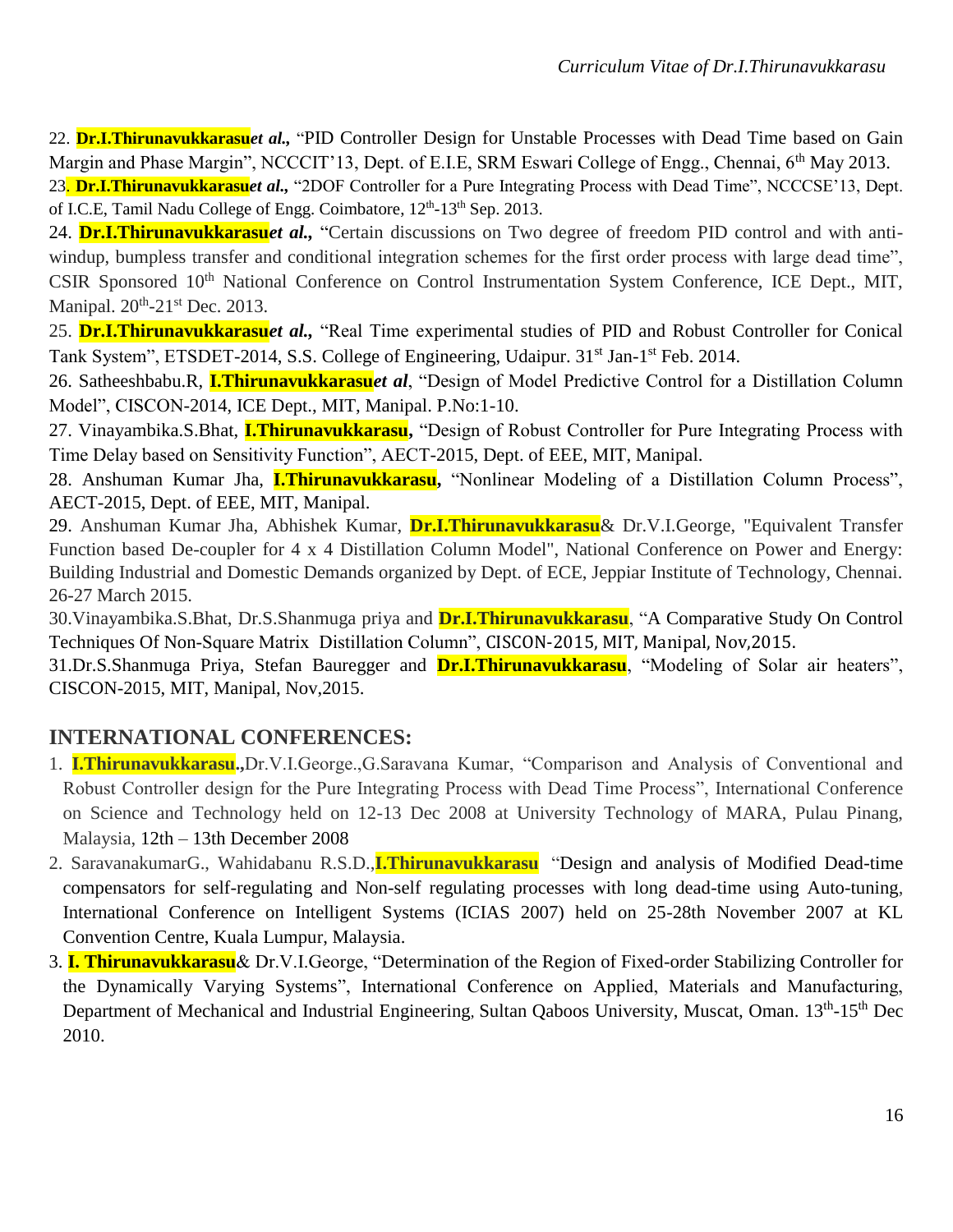- 4. Dr.S.Shanmugapriya, **I.Thirunavukkarasu**, M.Premalatha "Modeling the kinetics of photolysis of phenol by Artificial Neural Network", International Conference on Chemical Engineering and Applications (CCEA2010), Singapore, 26th – 28th February 2010.
- 5. Dr.S.Shanmugapriya, **I.Thirunavukkarasu**&M.Premalatha "Studies on Photocatalytic degradation of Phenol effluent", International Conference on Science and Applications in Industry and Education (ICSTIE 2008), Pulau Pinang, Malaysia, 12th – 13th December 2008
- 6. Bipin Krishna, **I.Thirunavukkarasu**& Dr.V.I.George, "Design and Simulation of Quadratic Optimal Controller for Rotary Inverted Pendulum" Proceedings of 'International Conference on System Dynamics and Control' (ICSDC-2010), MIT-Manipal, India. August-2010
- 7. Bipin Krishna, **I.Thirunavukkarasu**& Dr.V.I.George, "Design and Simulation of Dead Beat Model and Minimum-Order State Observer for Rotary Inverted Pendulum" Proceedings of 'International Conference on Science & Technology: Applications in Industry & Education (2010)' (ICSTIE-2010), Universiti Teknology MARA Pulau Pinang, Malaysia, Dec-2010
- 8. **I.Thirunavukkarasu**& Dr.V.I.George, "Design of PID Controller For Non Square MIMO System", in the International Conference on Methods and Models to Science and Technology- ICM2ST2011 organized by IEATS, Jaipur, during **Published in American Institute of Physics – Conference Proceedings. P. No: 39-42. ISBN 978-0-7354-0991-0.** 19<sup>th</sup>-20<sup>th</sup> Nov 2011.
- 9. Dr.S.Shanmuga Priya, **I.Thirunavukkarasu**& Dr.M.Premalatha, " Design of Solar Heat Sheet for Air Heaters", in the International Conference on Methods and Models to Science and Technology- ICM2ST2011 organized by IEATS, Jaipur, during 19<sup>th</sup>-20<sup>th</sup> Nov 2011. **Published in American Institute of Physics – Conference Proceedings. P. No: 21-26. ISBN-978-0-7354-0991-0.**
- 10. **I.Thirunavukkarasu**& Dr.V.I.George, "PID tuning for Various Order Process- A Brief Review", International Conference on IECTEC organized by Maria College of Engineering at Thiruvattar, Kanniya Kumari Dist during  $8<sup>th</sup>-9<sup>th</sup>$  March 2012.
- 11. **Dr.I.Thirunavukkarasu***et al,* "Enhancement of Servo Response of the Integrating Process with 2DOF Control Structure", 6<sup>th</sup> International Conference on Advanced Computing and Communication Technologies, Asia Pacific Institute of Information Technology, Haryana  $-3<sup>rd</sup>$  Nov 2012.
- **12. Dr.I.Thirunavukkarasu***et al*, "PID Controller Design for Unstable System with Desired Phase Margin using D-curve Method", ICMEM2013, Ryerson University, Toronto, Canada. 8<sup>th</sup>-9<sup>th</sup> August 2013.
- 13. **Dr.I.Thirunavukkarasu***et al.,*"Anti-Windup Strategies for PI/PID Controllers -An Overview" at the International Conference on Computation and Communication Advancement (IC3A) 2013 to be held during  $11^{th}$ - $12^{th}$ January, 2013 at our Institution JIS College of Engineering, Kolkata. **Proceedings published by Mc-Graw Hill Publishers**.
- 14. **Dr.I.Thirunavukkarasu***et al.,* "PID Controller design for a real time ball and beam system A double integrating process with dead time", ISTE sponsored SPC2013, ACEEE conference, Lucknow, DOI: 03.LSCS.2013.3. Proc. of Int. Conf. on Advances in Signal Processing and Communication 2013, 21<sup>st</sup> June 2013. P. No. 96-99.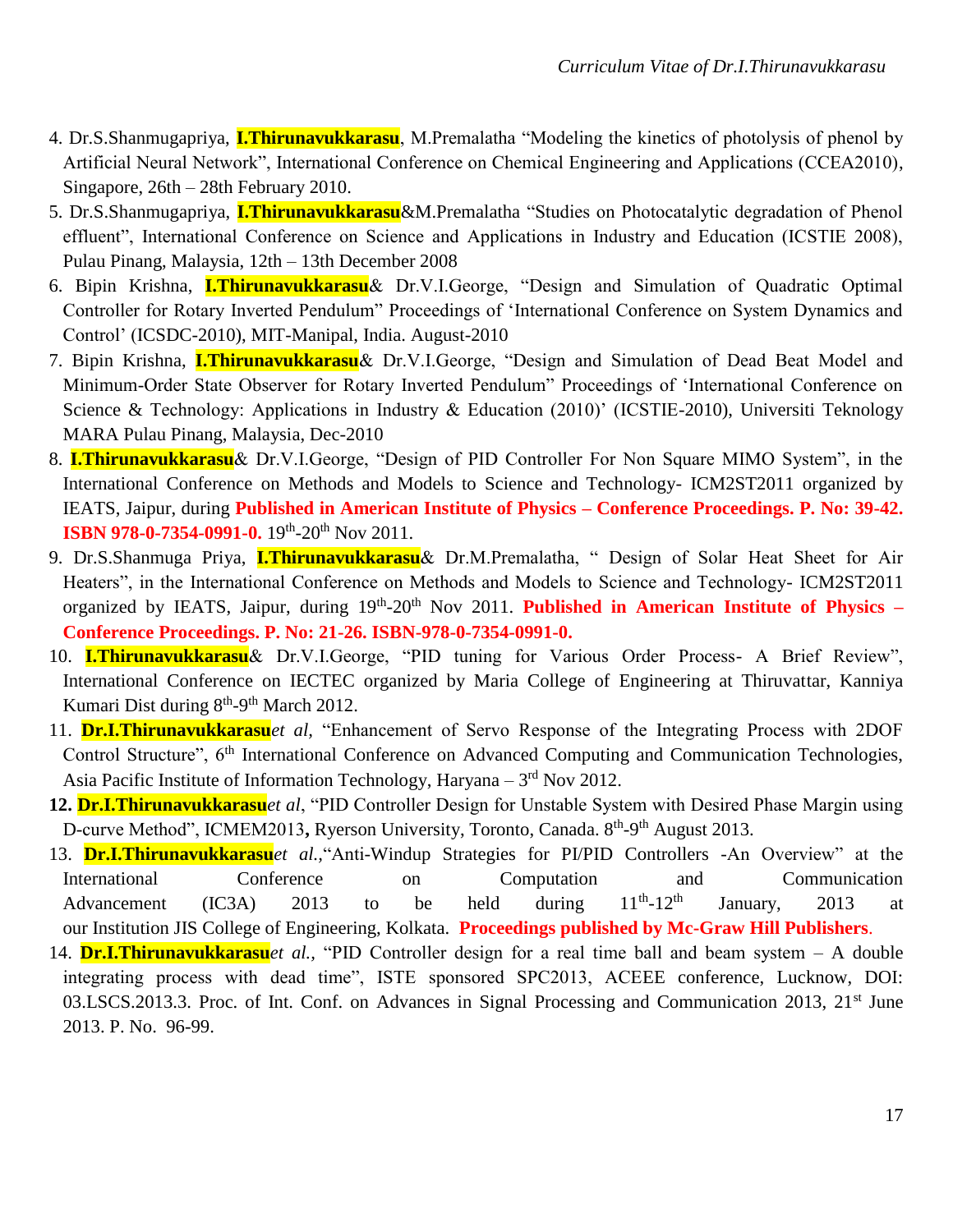- 15. **Dr.I.Thirunavukkarasu***et al.,* "Tuning of 2 Degree of Freedom PID Controller for a Nonlinear Process", Trends in Industrial Measurement and Automation-TIMA'13, Dept. of Instrumentation Engg., MIT, Anna University, Chennai. 23-25 Dec'13.
- 16. Satheesh babu.R, **Dr.I.Thirunavukkarasu***et al*., "Temperature control of a shell and tube heat exchanger using PID algorithms", CSM-2014, London, UK. 1st-2<sup>nd</sup> June 2014. DOI:10.15224/978-1-63248-012-5-61, ISBN 978-1-63248-012-5:
- 17. Dr.**I.Thirunavukkarasu**, Dr.V.I.George, Satheeshbabu.R, "Relay Feedback based PID Controller for Nonlinear Process", International conference on Computer & Information Systems, Organized by International Inst. Of Engineers, held in Dubai during 17-18 Nov,2014.
- 18. Satheesh babu.R, **Dr.I.Thirunavukkarasu***et al* "Linear Transformation of Nonlinear Level system: A Process Identification Methodology", ICGTEPC2014, NIT-Trichy, Sep'14.
- 19. Mithun.P, Satheeshbabu.R, **Dr.I.Thirunavukkarasu**, "Nonlinear Controller Design for a Shell and Tube Heat Exchanger – An Experimentation Approach", ICETA-2015, Berlin, Germany, 13<sup>th</sup> June 2015.
- 20. **Dr.I.Thirunavukkarasu, Dr.V.I.George** *et al.,"* "Adaptive Control of Shell and Tube Heat Exchanger", ACCN-2015, Bangkok, Thailand, 22-23 August 2015.
- 21. Majaz, Vinayambika.S.Bhat, S.Shanmuga Priya &**Dr.I.Thirunavukkarasu**, "Centralized Controller Tuning for MIMO Process with Time Delay", ICRERA, Italy, Nov. 15.
- 22. Edala Sarath Yadhav,**Dr.I.Thirunavukkarasu,** "Servo Mechanism Technique based Anti-Reset Windup PI Controller for Pressure Process Station", International Conference on "Electrical Electronics Instrumentation and Computer Communication, Coimbatore, India, 2015.
- 23. Praveen Kumar, **Dr.I.Thirunavukkarasu**, "Advance Control Strategies for a Conical Process", 2nd International Conference on Intelligent Computing and Applications, KCG College of Engineering, Chennai. Feb 2016.
- **25.** Edala Sarath Yadhav,**Dr.I.Thirunavukkarasu, "**Online Implementation of Cascade predictive PI control for Nonlinear processes", Gandhi Institute Of Engineering And Technology, ICRIET-2016, Orissa, 5<sup>th</sup>-6th Nov. 2016.
- **26.**Vinayambika S Bhat, **I. Thirunavukkarasu**, S. Shanmuga Priya, & Shreesha C, "Predictive Control Algorithm based on Integral Action- Design and Implementation on a Conical Tank System", ICMME-2017, Presented at University of Malaya, Kuala Lumpur, Malaysia.(**MATEC WoS Proceedings**)
- 27. Edala Sarath Yadav,**Thirunavukkarasu Indiran,** Ashutha K,Shanmuga Priya. S "Experimental Validation of AMIGO Based PID for a Binary Distillation Column", Cambridge Summit-2018, **Cambridge University, UK**, Jan 2018 - Best Paper Awarded
- 28. Janani.R, **I.Thirunavukkarasu**, Vinayambika S Bhat, "Design of Centralized Robust PI Controller with Loop Shaping for a Non-square Matrix Distillation Column" 4<sup>th</sup> International Conference on Computational Methods in Engineering and Health Sciences, 19<sup>th</sup>-20<sup>th</sup> Dec. 2017.
- 29. Janani.R, **I.Thirunavukkarasu**, Vinayambika S Bhat, V.I.George, "Admissible set of PI Controllers based on Gain and Phase Margins for a Pilot Plant Binary Distillation Column", 30<sup>th</sup> Symposium of Malaysian Chemical Engineers, Monish University, Malaysia.6<sup>th</sup>-7<sup>th</sup> Dec. 2017.
- 30. Janani.R, Vinayambika. S. Bhat, **I. Thirunavukkarasu**, Shreesha C, "Multi-variable PI Controller based on Gain and Phase Margins for a Pilot Plant Binary Distillation Column" **CHEMCON-2017**, Haldia Inst. of Technology, Kolkata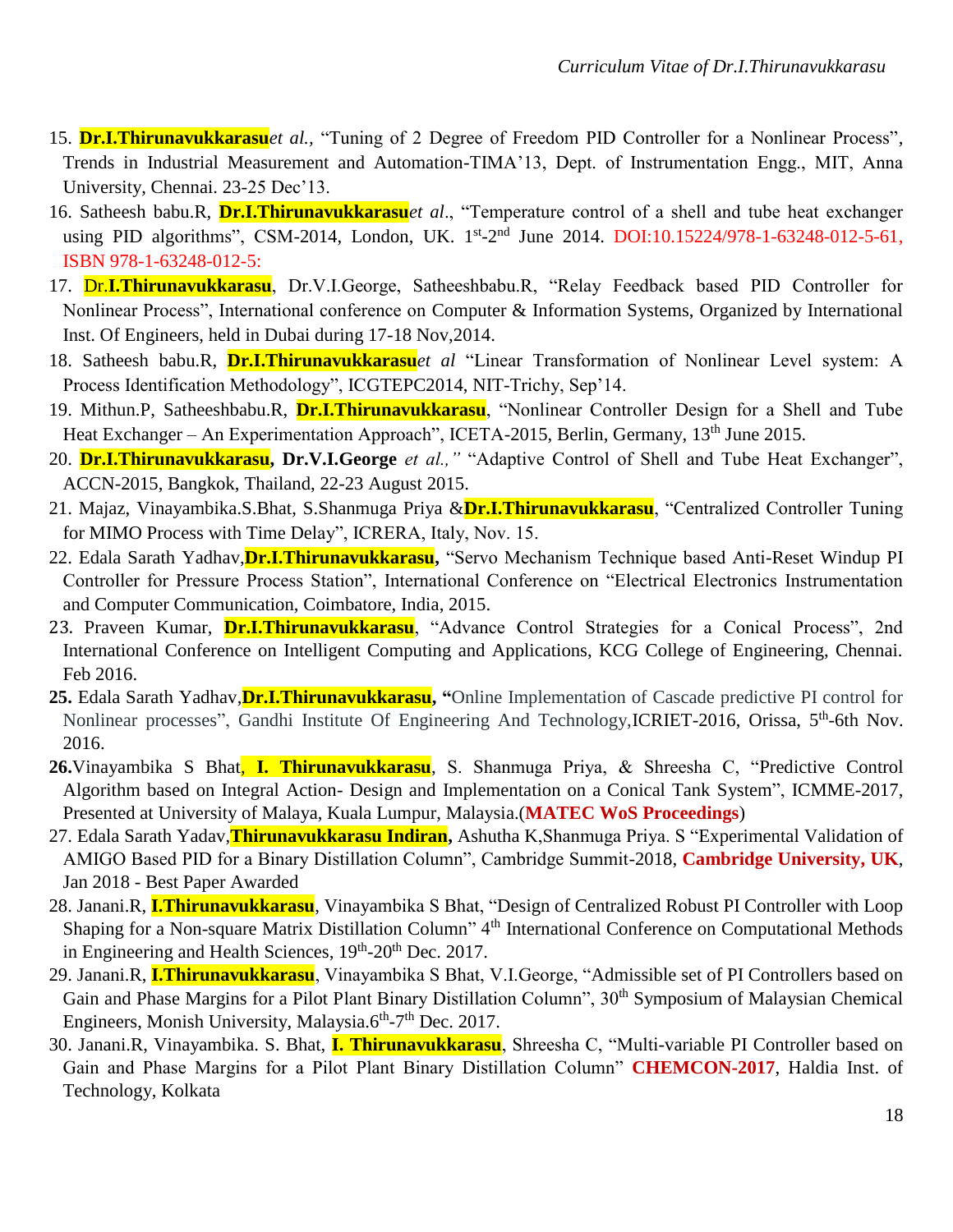- 31. Ashutha K, Edala Sarath Yadav,**Thirunavukkarasu Indiran**& Shreesha.C, "Implementation of Fuzzy Control for a Non-Linear System - Conical Level Process" IEEE Conference on ICICET-2017, Thailand-Accepted for oral presentation. (*IEEE Explorer publication*).
- 32. Vinayambika S Bhat, I. Thirunavukkarasu, Janani. R "Design and Implementation of MSC based Multi-loop PID Controller for Pilot Plant Binary Distillation Column", IEEE International Conference on circuits Power and Computing Technologies – Best Paper Awarded. *IEEE Explorer* (Web of Science/ SCOPUS).
- 33. Ashutha, K, Sarath Yadhav, *I.Thirunavukkarasu*", "AMIGO based PID control design for Non-linear process" in International Conference on Communication, Electrical, Electronics and Computer Engineering (ICEEC-2017) on 20th March 2017, Best Paper Awarded.
- 34. Janani. R, Vinayambika. S. Bhat, I. Thirunavukkarasu, S. Shanmuga Priya, "Design of H-infinity Loop Shaping PI Controller for a Distillation Column Model with an Experimental Validation", Presented in IEEE conference held at Vimal Jothi College of Engg, Kottayam, Kerala, April 2018.
- 35. Eadala Sarath Yadav and **Thirunavukkarasu Indiran** et al., "PRBS based model identification and GPC PID control design for MIMO Process" *ICAMEES-2018*, Dec'18 UPES, Dehradun. *(Elsevier Proceedia–Scopus Indexed)*
- 36. Eadala Sarath Yadav and Thirunavukkarasu Indiran "PRBS Based Identification and Conditional Control for an Optimal Operation of a Pilot Plant Binary Distillation Column" *The 8th International Conference on Modeling, Simulation and Applied Optimization (ICMSAO'2019),* Bahrain *April 2019*
- 37.Janani Rajaraman, Eadala Sarath Yadav and Thirunavukkarasu Indiran., "Modeling and Control of Tray Temperature along with Column Pressure in a Pilot Plant Distillation Column" *ICACTM - 2019*, AMITY University, London, UK**-** *IEEE Explorer (Scopus & Web of Science), April 2019.*

#### **ORGANIZER:**

1. Resource person in five day work shop on "Process Control and Its Applications" in Department of Electronic and Instrumentation Engg, HCE, Chennai from 13-03-2006 to 17-03-2006

2. Organizing member of the Control and Instrumentation System National Conference CISCON06 –  $3^{rd}$  &4<sup>th</sup> NOV 2006 - Manipal Institute of Technology – Manipal.

- 3. Co-Convener for the "Two day workshop on Digital Controls"  $9^{th}$  &  $10^{th}$  FEB 2007 M.I.T Manipal.
- 4. Organizing member of the "National System Conference-2007" held in M.I.T-Manipal-  $16^{th}$ -18 $^{th}$ Dec 2007.
- 5. Editor of the Control and Instrumentation System National Conference CISCON07  $9^{th}$  &  $10^{th}$  NOV 2007 -Manipal Institute of Technology – Manipal.
- 6. Co-Convener for the SDP on Modern Controller Design Techniques,  $9^{\text{th}}$ -13<sup>th</sup> June 2008.
- 7. Convener for the International Conference on System Dynamics and Control, 19<sup>th</sup> -22<sup>st</sup> August 2010, Manipal Institute of Technology – Manipal.
- 8. Convener for the DRDO sponsored 8<sup>th</sup> Control Instrumentation System Conference held during 3<sup>rd</sup>-6<sup>th</sup> Nov 2011, Dept. of ICE, MIT, Manipal.
- 9. Organizing member for the National Symposium on Space Engineering and Sciences conducted by the Dept. of ICE, MIT, Manipal-2011.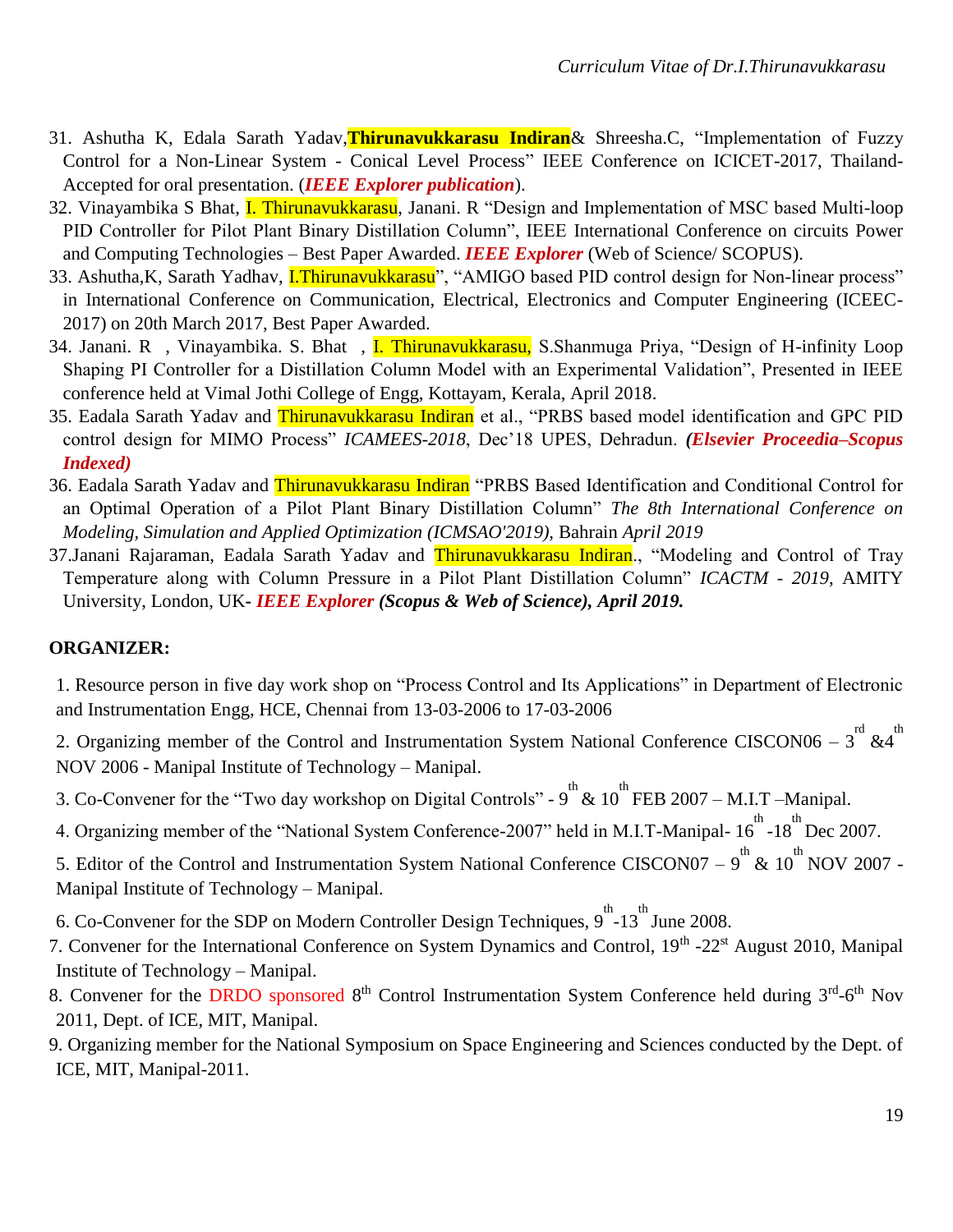- 10. Convener for the AICTE-BRNS sponsored FDP on Advanced Process Control and Systems scheduled during  $6^{\text{th}}$ -10<sup>th</sup> Jan. 2014.
- 11. Coordinator for the MHRD-ISTE two-week workshop on "Control Systems" held at MIT, Manipal Remote Center(ID:1033) during  $2<sup>nd</sup>$ -12<sup>th</sup> Dec. 2014.
- 12. Co-Coordinator for the three-day workshop on "Navigation, Guidance and Control", Dept. of ICE, MIT, Manipal. April-2016.
- 13. Co-Coordinator for the two-day workshop on "Internet of Things", Dept. of ICE, MIT, Manipal. Sep. 2016.
- 14. Co-Coordinator for the five-day FDP on "PLC, SCADA, HMI and Analog Systems", Dept. of ICE, MIT, Manipal. Dec 2016.
- 15. Organized a guest lecture on "Control Systems: Transfer Function and State Variable Approach", 25<sup>th</sup> Sep. 2017, Dept. of ICE, MIT, Manipal.
- 16. Coordinator "Three days SDP on PID Controllers: Theory, Practice and Research", ICE Dept., Nov 2019.
- 16. Coordinator "Two Weeks AICTE FDP on Robust H-Infinity Adaptive and Optimum Control", ICE Dept, 17- 29 June 2019.
- 17. Coordinator "ATAL- AICTE Sponsored Five days online FDP on Control Systems for Aerospace Applications with Sensor Technology", 19th-23rd Jan 2021.

#### **WORKSHOPS / SDP/ SEMINARS ATTENDED:**

**@ QIP-STC's attended in Institute of National Importance ( IITs & NITs)**

- 1. Five days **QIP**-**STC** on "Thermodynamic Analysis of Modern Separation Process" held at **IIT Madras**, Chennai during 23rd -28th Nov. 2014. (**Instructor Prof.Kannan**)
- 2. Five days **QIP**-**STC** on "Process Control", Dept. of Chemical Engg.., **IIT Madras**, Chennai during 15th Dec 14 to 19th Dec 14. (**Instructor Prof.M.Chidambaram**)
- 3. Five days **QIP**-**STC**on "Dynamics and Control in State Space", Dept. of Aeronautics, **IIT, Bombay**during 18th -22nd May 2015. (**Instructor Prof.Ashok Joshi**)
- 4. **TEQIP STC** sponsored Five (5) days on "Fixed Point Theory and Nonlinear Analysis and its application" in Dept. of Mathematics, **SVNIT, Surat** during 30<sup>th</sup> June-4<sup>th</sup> July 2014 (Instructor: Dr.Vishnu Mishra)
- 5. Five days **QIP-STC** on "Real Time Embedded Systems" conducted by Dept of CSE, **IIT-KGP**, 13<sup>th</sup> 17<sup>th</sup> Feb 2008. (**Instructor Prof.Rajib Mal**)
- 6. Five days **QIP-STC** on "Analysis and Design of Classical Control Systems" conducted by Aerospace Dept., **IIT, Bombayduring**  $11<sup>th</sup> - 15<sup>th</sup>$  June 2012. (Instructor Prof.Ashok Joshi)
- 7. One day Tutorial Session on "PID Controllers" by **Dr.S.P.Bhatacharya** , Texas A&M University, organized by Dept. of ICE, **NIT-Trichy**. 27<sup>th</sup> Dec 2007.
- 8. The Three days "Workshop on Challenges in Control Engineering", organized by the dept of ICE, **NIT, Trichy.** (**Instructor: Dr.A.Ramakalyan**)
- 9. The UKIERI workshop on "Control of Smart Reliable and Adaptable Air Vehicles" during 4<sup>th</sup>-6<sup>th</sup> Dec 2009, Dept of ICE, **NIT, Trichy**. (**Instructor: Dr.A.Ramakalyan**)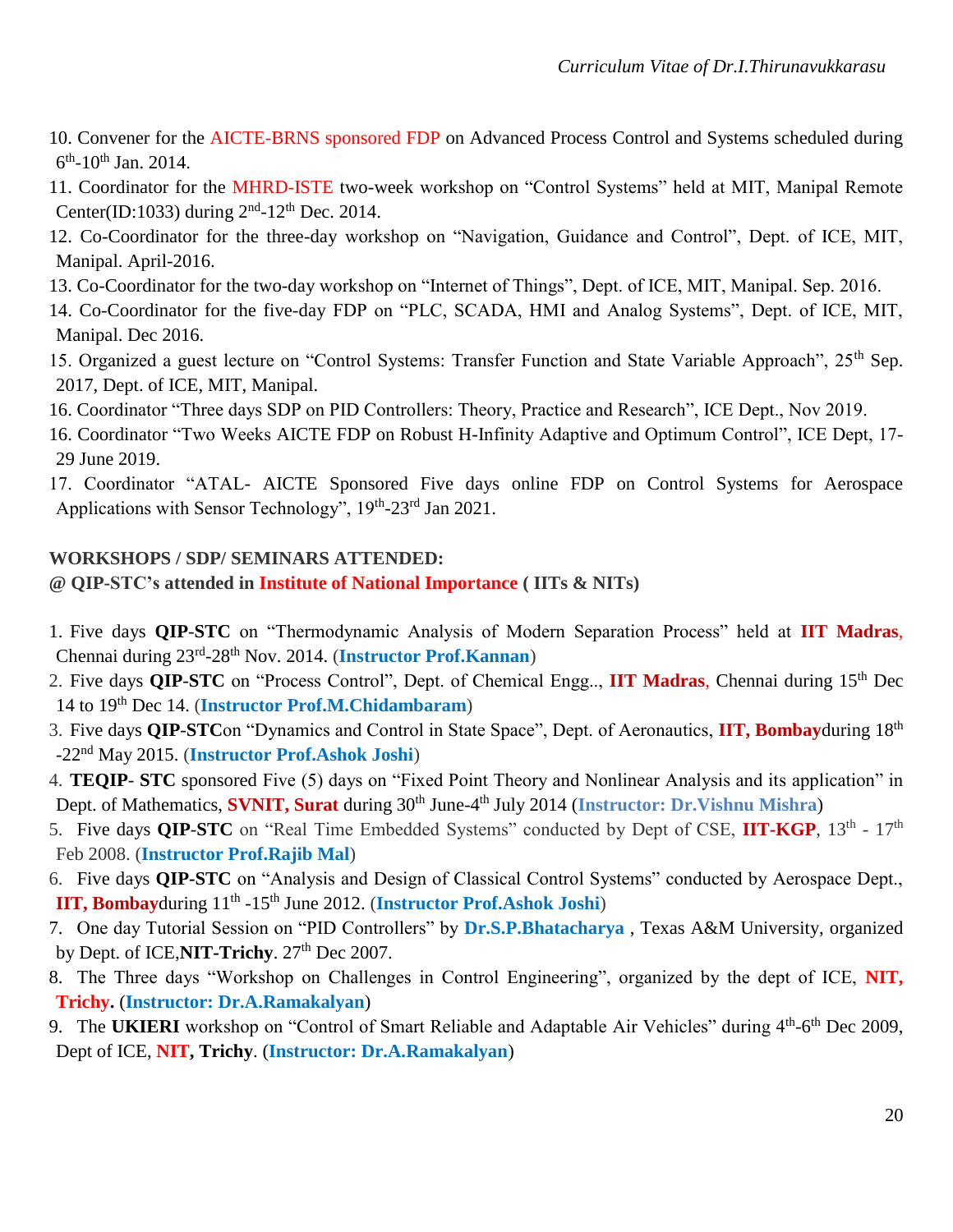- 10. Four days **STC** on "Modern Techniques on Nonlinear Robust Control", 7<sup>th</sup>-10<sup>th</sup> August 2017, **IIT-Roorkee**, (**Instructor: Dr.Soham Chakraborthy & Dr.Manas Bera**).
- 11. Five days **MHRD GIAN course** on "Waste Water Treatment" organized by Dept. of Civil Engg., **NIT, Patna.** Dec. 2018 (**Instructor: Dr.Ramesh Goel, University of Uttah, USA**)
- 12. Seven days **AICTE QIP STC** on Robotics, Dept of Mechanical Engg., IIT KGP, 13<sup>th</sup>-19<sup>th</sup> Nov. 2019 ((**Instructor: Dr.Dilip..K.Prathikar)**
- **FDP/ STC attended in Private/State Govt. Institutions**
- 13. **AICTE** thirteen (13) days SDP on "Digital System Design Using FPGA's" conducted by Dept of EEE, MIT-Manipal, 23<sup>rd</sup> June to 7<sup>th</sup> July 2007 (**Instructor Prof.Vinod Thomas**)
- 14. **AICTE** five days FDP on "Graphical System Design using LabVIEW" organized by the Dept. of EEE, MIT, Manipal during  $15<sup>th</sup>$ -19<sup>th</sup> July 2013.
- 15. Five Days SDP on "Modern Controller Design Tech" conducted by the Dept of ICE,MIT, Manipal 9<sup>th</sup> -13<sup>th</sup> June 2008. (**Instructor: Dr.V.I.George**)
- 16. Twelve Days SDP on "Non Linear Control System" conducted by the Dept of CFD/EEE, **Anna University**, Chennai – 4<sup>th</sup>-16<sup>th</sup> Dec 2006. (**Instructor: Dr.G.Uma**)
- 17. A course of training in PLC conducted by **SISI, Govt of India**, Chennai.18<sup>th</sup> -22<sup>nd</sup> June 2002.
- 18. The two days "National seminar on Instrumentation Engineering-Practices, Teaching and Research", Dept of Instrumentation, MIT, Anna University, 27<sup>th</sup> -28<sup>th</sup> Oct 2006. (Instructor: Dr.J.Prakash)
- 19. The one day workshop on "Real Time Embedded system" conducted by Dept of EIE, RMK Engg College, Chennai. 7<sup>th</sup> April 2007.
- 20. **.** One day hands on practice in ARM Processor, **Anna University**-Chennai
- 21. The **UGC sponsored** STC on "Goal Oriented System Modeling and Identification", conducted by Dept of Instrumentation Engg, **Annamalai University**. 7<sup>th</sup>-8<sup>th</sup> Jan 2009. (Instructor: Dr.D.Siva Kumar)
- 22. The "Linear Algebra Application in Engineering and Sciences", by Dept. of Mathematics, MIT, Manipal University during  $19<sup>th</sup>$ -20<sup>th</sup> August 2011.
- 23. The two day workshop on "PID controller design and advanced process control" organized by the Dept. of EIE, Karpagam University, Coimbatore during  $16<sup>th</sup>$ -17<sup>th</sup> Dec 2011.
- 24. Three day workshop on "MATLAB-2012: An Extensive Usage" organized by Dept. of Continuing Education, MIT, Manipal
- 25. Two day workshop on "PID Controller", organized by Instrumentation Engg., MIT, Anna University during 22nd -23rd Sep 2012. (**Instructor: Dr.J.Prakash**)
- 26. Three days **FDP** on "Nonlinear Control Systems"- Lecture by **Prof.Ravi.N.Banavar**,**IIT Bombay**, Dept. of ICE, MIT, Manipal.  $8<sup>th</sup>$ -10<sup>th</sup> Jan 2015.
- 27. Two days **FDP** on Recent Measurement Science, Dept. of Mechanical Engineering, NITTE, March 2016.
- 28. Two days Research Oriented FDP on Applied Machine Learning , Dept. of Instrumentation Engg., MIT Anna University,  $9<sup>th</sup>$ -10<sup>th</sup> March 2020.
- 29. One Week Online FDP on Insights on writing research proposals and funding opportunities", Organized by Research & Facilities Group, St. Joseph Engineering College, Mangalore during 20<sup>th</sup>-24<sup>th</sup> July 2020.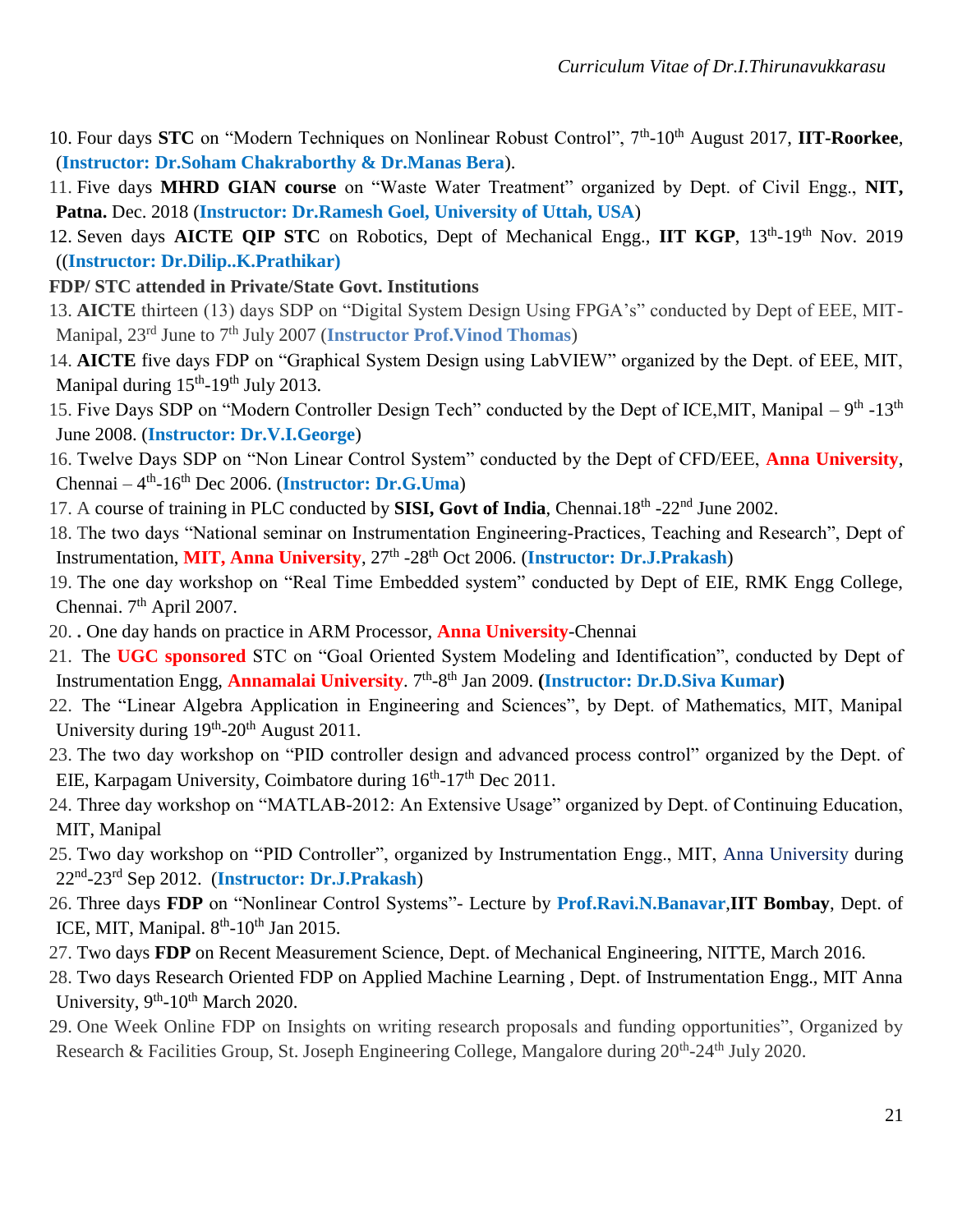- 30. ATAL-AICTE Five Days FDP on Control Systems and Sensor Technology during 19<sup>th</sup>-23<sup>rd</sup> Jan 2021, Dept. of ICE, MIT, Maniapl.
- 31. *ATAL AICTE* Five Days FDP on Advanced Process Control during Feb 2021, Dept. of EEE, **NIT Calicut.**

#### **Guest Lectures Delivered [Interaction with outside world]**

- 1. "Introduction to conventional controllers and robust controllers An Overview" at NMAMIT, Nitte, Karkala.
- 2. "Design and Implementation of advance control algorithms using MATLAB" at VNR Vignan Jothi College of Engineering and Technology, Bochupali, Hyderabad **supported by TEQIP-II**
- 3. "Nonlinear Controllers for Nonlinear Processes" at M.S.Ramaiah Institute of Technology, Bangalore **supported by TEQIP-II**
- 4. "Design and implementation of 2DOF PID controllers for a nonlinear process", Karpagam University, Coimbatore.
- 5. "MAPLE for Complex Equations and Inequality Problems",5 Days STTP on AFPTNLES-2014, SVNIT, Surat. **Suported by TEQIP-II**. 29<sup>th</sup> June -4<sup>th</sup> July 2014
- 6. "Nonlinear Actuators" in Anna University sponsored FDP on "Robotics & Automation", Dept. of ICE, Tamilnadu college of Engineering, Coimbatore, TN. 22nd Dec. 2014.
- 7. "Design of Nonlinear PID for a Conical Tank System", Dept. of EIE, SCVMV, Kanchipuram, 12th Feb. 2015.
- 8. "Nonlinear Distillation Process MIMO system modeling" in "Potential avenues for research in Instrumentation, Power System", Two day workshop held in Karpagam College of Engineering, Coimbatore. 5<sup>th</sup>-6<sup>th</sup> Feb 2015.
- 9. "Design of Nonlinear Control Systems" to 6<sup>th</sup> Sem. EIE students of Sri Vidyanikethan Engineering College, Thirupathi on 30<sup>th</sup> March 2015. **(Supported by TEQIP-II, Govt. of India)**
- 10."Soft computing Techniques for nonlinear processes", FDP on Soft Computing and its engineering applications, M.S.Ramaiah Institute of Technology, Bangalore. 12<sup>th</sup> August 2015. **(Supported by TEQIP-II, Govt. of India)**
- 11.**"**Nonlinear Control of MIMO processes", Potential avenues for research in Instrumentation, Power System", Two day workshop held in Karpagam College of Engineering, Coimbatore. 25<sup>th</sup>-26<sup>th</sup> Feb 2016.
- 12**.**"Design of Nonlinear 2DOF PID Controller for a nonlinear process Real time implementation", ACIIT-2016, Dept. of EIE, Kongu Engg. College, Perundurai. 7<sup>th</sup> March 2016.
- 13."Controller tuning for Non-Linear Process", Dept. of ICE/ Dept. of Chemical Engg., AMACE, Kanchipuram, 12th July 2016. Arranged **under IEEE Madras Chapter.**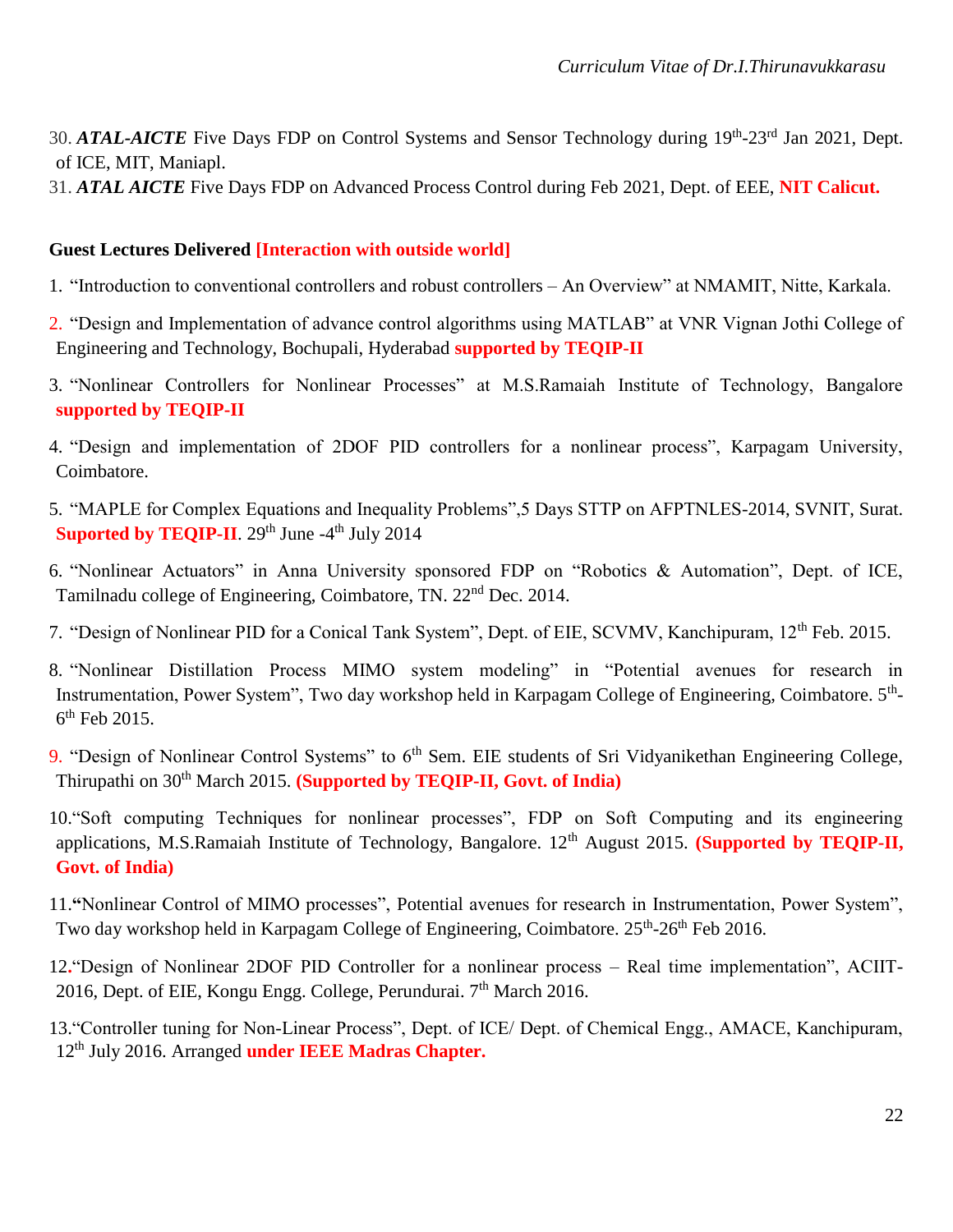- 14. "Nonlinear Controller design for the MIMO process", 12<sup>th</sup> Feb. 2017, Dept. of EIE, Karpagam College of Engineering, Coimbatore.
- 15. Delivered **seven webinars** in various Govt. /Private engineering colleges with advanced control algorithms applied to various pilot plant operations during COVID-19.
- 16. "Data Driven Modeling and NMPC design for a Batch Reactor", ATAL FDP on Industry 4.0, Dept. of EIE Kongu Engineering College, Erode. 19<sup>th</sup> August 2021

### **B.E Projects Guided (Best Selected from In-house project)**

- 1. Improved IMC Using Marquardt optimization algorithm for time delayed systems.
- 2. An approach of Frequency based controller design for integral time delayed processes.
- 3. Design of PID Controller for Unstable & Integrating Processes with dead time.
- 4. Robust controller design for the Integral process with dead time.
- 5. PID Controller for the robust performance.
- 6. PID Controller design based on the Equating Co-Efficient Method.
- 7. Identification of Unstable Process with Optimization Method.
- 8. Digital PID Controller design for the Time delayed system (Using IMC design Tech.)
- 9. LabVIEW based Robust PID controller design.
- 10. Certain analysis of Robust PID controllers for the Ball and Beam arrangement- An real time experimentation.
- 11. Analog 2DOF PID controller for processes with dead time.
- 12. Frequency based Robust PI controller design.
- 13. Anti-reset windup based on the low frequency gain and H<sup>∞</sup> .
- 14. 2DOF Modified Smith Predictor for the processes with dead time.
- 15. Design and Implementation of SMC for the Conical Tank System.
- 16. Identification and Non-Linear PID controller design for the Heat Exchanger system.
- 17. Design of MPC for the SISO (Conical) and MIMO (Distillation Column) systems.
- 18. Design of DMC based PID controller for the Shell and Tube heat exchanger.
- 19. Design of DMC and DMC PID Controller for the SISO and MIMO process.
- 20. Predictive PI Controller for the Conical Tank process.
- 21. Integral MPC for Distillation Column Control.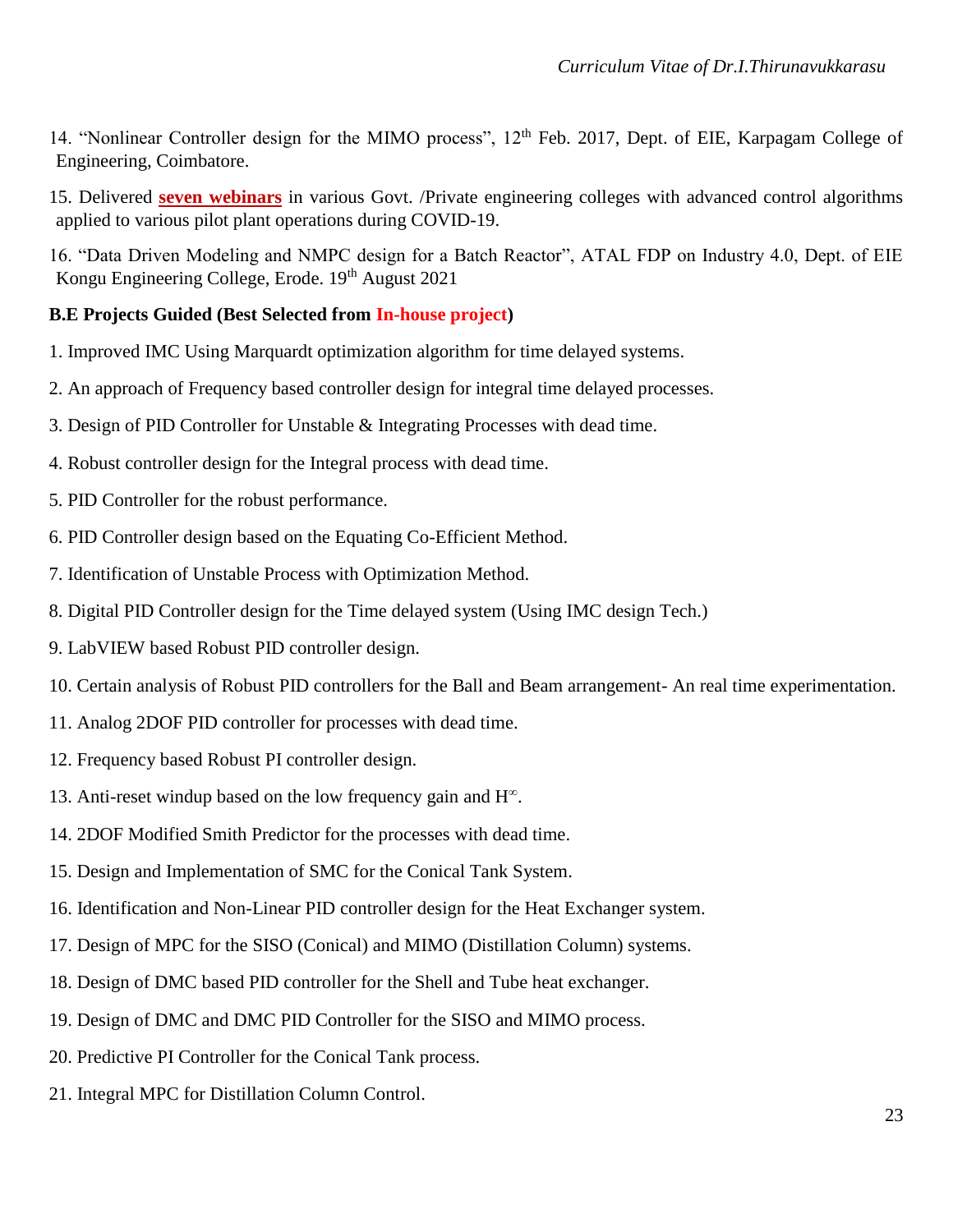22. Temperature Trajectory Optimization and Nonlinear Control Design for a Batch Reactor.

23. Design, Simulation and Implementation of Spilt Range and Cascade Control for a Lab Scale Batch Reactor.

24. Weiner Model Identification and Nonlinear PI Control validation for the batch reactor pilot plant.

25. Artificial Intelligence based model identification and design of GMC for a batch reactor.

26. Implementation of NMPC & SMC controllers on a Quadrotor setup for trajectory tracking problem.

## **M.Tech Projects Guided (In-house project)**

1. **Mrs.Vinayambika.H,** (2008) "Robust PID Controller design for the Pure Integral Process with a combination of PADE approximation for the time delay" (Under NMAMIT, Nitte, VTU, Belagavi, Guide. Prof.Dr.S.Narayana Iyer)

- 2. **Mr.Bipin Krishna,** (2009)"Hybrid controller design for the Rotary Inverted Pendulum".
- 4**. Mrs.Jeane Maria D'Souza**, (2010) "First Order Controller design based on the H-Infinity Principles".
- 5. **Mr.Rakesh(**2014), "Design of Non-Linear Controller for the Conical Tank System"
- 6**. Mr.Mithun.P**, (2015) "GMC and Adaptive controller for a Shell and Tube Heat Exchanger".
- 7. **Mr.C.P.Praveen Kumar,(**2016) "Constrained MPC for the MIMO Process".
- 8. **Ms.Sreelatha.C,** (2017)"Kalman Filter Estimation and Control of Binary Distillation Column"(**Guide: V.I.George**)
- 9. **Mr.Bharath K Udupa,(**2017) "Robust MPC for a Binary Distillation Column".
- 10. **Mr.Ganesh.U.G,(**2017) "Relay based Identification of a MIMO system".

11. **Ms.Susmitha Poojary**(2020), "NARX model identification, design and implementation of NMPC on a lab scale Batch Reactor".

- 12. **Mr.Prajwal Shettigar,(2021),** "NMPC and NMBC controller design for the pilot plant Batch Reactor"
- 13. **Mr**.**Sangamesvaran.S**, (2021), "Mathematical Modeling and Design of Nonlinear Controller for MAV
- 14. **Mr**.**Sanjay James,** *"Nonlinear Estimator based Nonlinear Controllers for a Quadrotor Model".- On Going*
- 15. **Mr**.**Vineet D'Souza,** *"Integral SMC for a Quadrotor Model"- On Going*
- 16. **Ms.Sonu***, "Obstacle Avoidance Algorithms with NMPC for Autonomous UAV"- On Going*
- 17. **Mr**.**Karthick***, "Reinforcement Learning based Nonlinear Controller for an Autonomous Vehicle"- On Going*
- 18. **Ms**.**Sreelakshmi,** *"Data Driven Modeling and TS Fuzzy clustering design for an UAV"- On Going*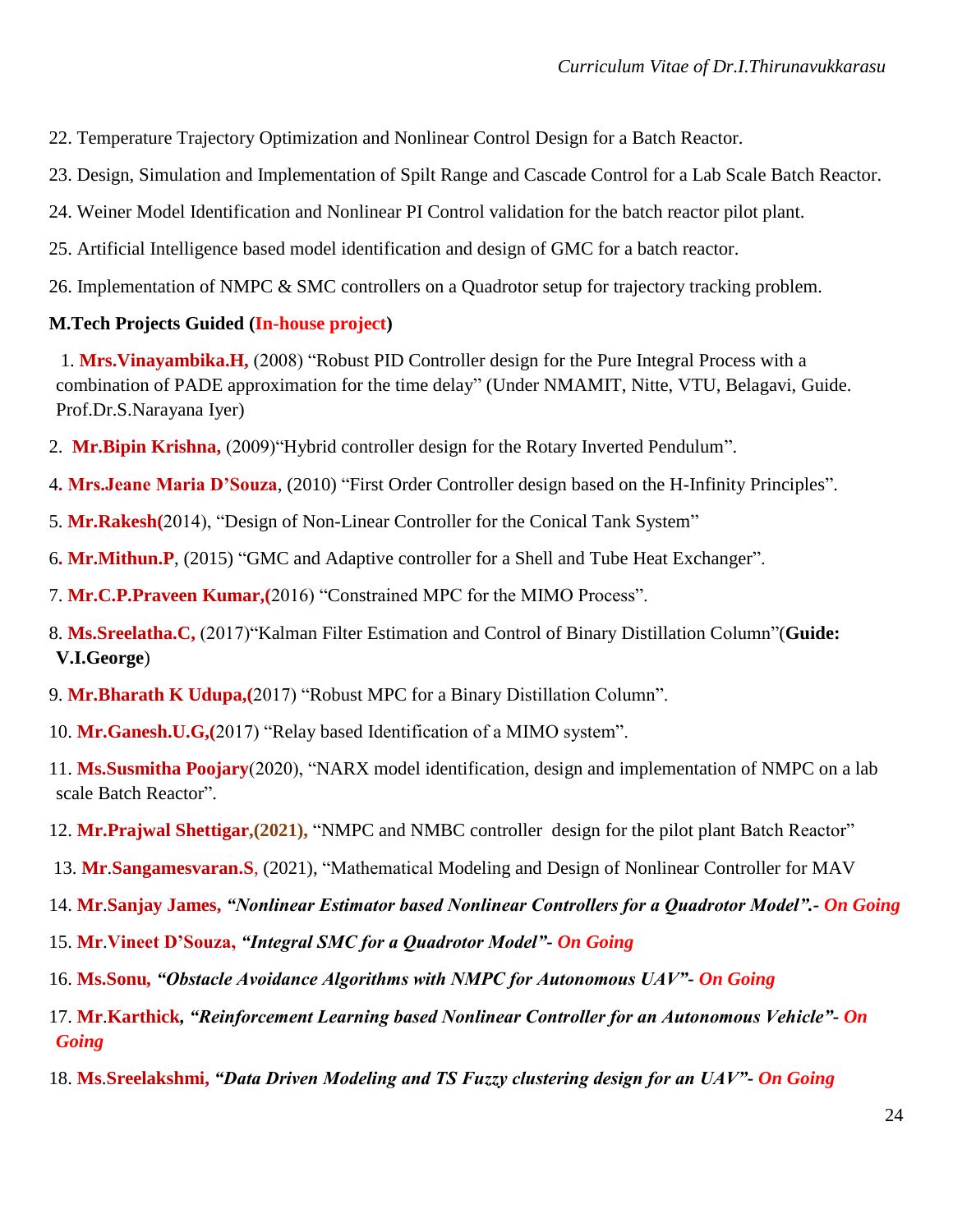#### 19 **Mr.Anjay Ranjan,** *"Artificial Intelligence based SMC for a Multirotor Aircraft" - On Going*

#### **Ph.D Guidance:**

**1. Dr.Vinayambika.S.Bhat**,(Reg. No: 150900015) Professor & Head-ECE, MITE, Mangalore– "Design and Validation of Robust Controller for a Binary Distillation Column".–(Deputed on study leave from Mangalore Institute of Technology & Engineering, Moodabidri, Mangalore).(Completed VIVA on 25<sup>th</sup> August 2018) – **Examiner Prof.Ramakalyan.A, ICE Dept., NIT Trichy.** 

**2. Dr.Cyril Joseph** (Reg. No: 090900020) – "Controller Synthesis for Complementarity Hybrid Dynamical System". (**Completed VIVA on Sep. 2018**) – As Co-Guide. Examiner **Prof. G. N. Pillai, EE,IIT Rourke.**

**3. Dr.R.Janani,** (Reg. No: RM15E162) "Design of Robust PID Controller for a Binary Distillation Column", SCSVMV University, Enathur, Kanchipuram. (**VIVA VOCE, 9th April 2021**)- **Examiner Prof. Giuseppe Fedele, Univ. of Calabria, Italy.** 

**4. Dr.Sarath Yadav,** (Reg. No: 160900032) "Design, Implementation and Validation of Control Schemes on the Batch Distillation Column" (VIVA VOCE completed on 5<sup>th</sup> August 2020). Examiner: **Prof.M.Chidambaram-Emeritus Prof-Chemical Engg., NIT Warangal, Ex-Director-NIT Trichy, Ex-Prof & Head - Chemical Engineering, IIT M.,** )

**5. Ms.Tinu Valsa Paul**, (Reg. No: 190900107) "Model Validation and Design of Robust Controller for Nonlinear Dynamics of Quadrotor" (August 2019-Till date) – (**Dr.J.Prakash, MIT-Anna Univ. / Dr.Ambalal.Vinayak Patil, NAL–DAC Members**) - Third DAC Completed

**6. Mr.Suraj Suresh Kumar**, (Reg. No: 200900017) JRF, ISRO Project on SMC for Quadrotor & PhD in "Design and Simulation of Advanced Non-Linear Controllers for MAV" (Sep 2020 to Till date) (**Dr.J.Prakash,** 

MIT Anna Univ. / Dr. Vijay Vinayak. Patil, NAL–DAC Members) - Second DAC Completed on 6<sup>th</sup> Nov 2021.

#### **IAESTE Projects Guided (International Students)**

- 1.Admissible set of Robust PID Controller Using Hurwitz Criterion for the Pure Integrating Process with Dead Time.
- 2. Design of Lower Order Controller H-Infinity Controller
- 3. Controller tuning for the Rotary Inverted Pendulum
- 4. PID controller tuning based on the phase margin and gain margin.
- 5. Tracking and Back-Calculation based Anti-reset windup PID Controller scheme.